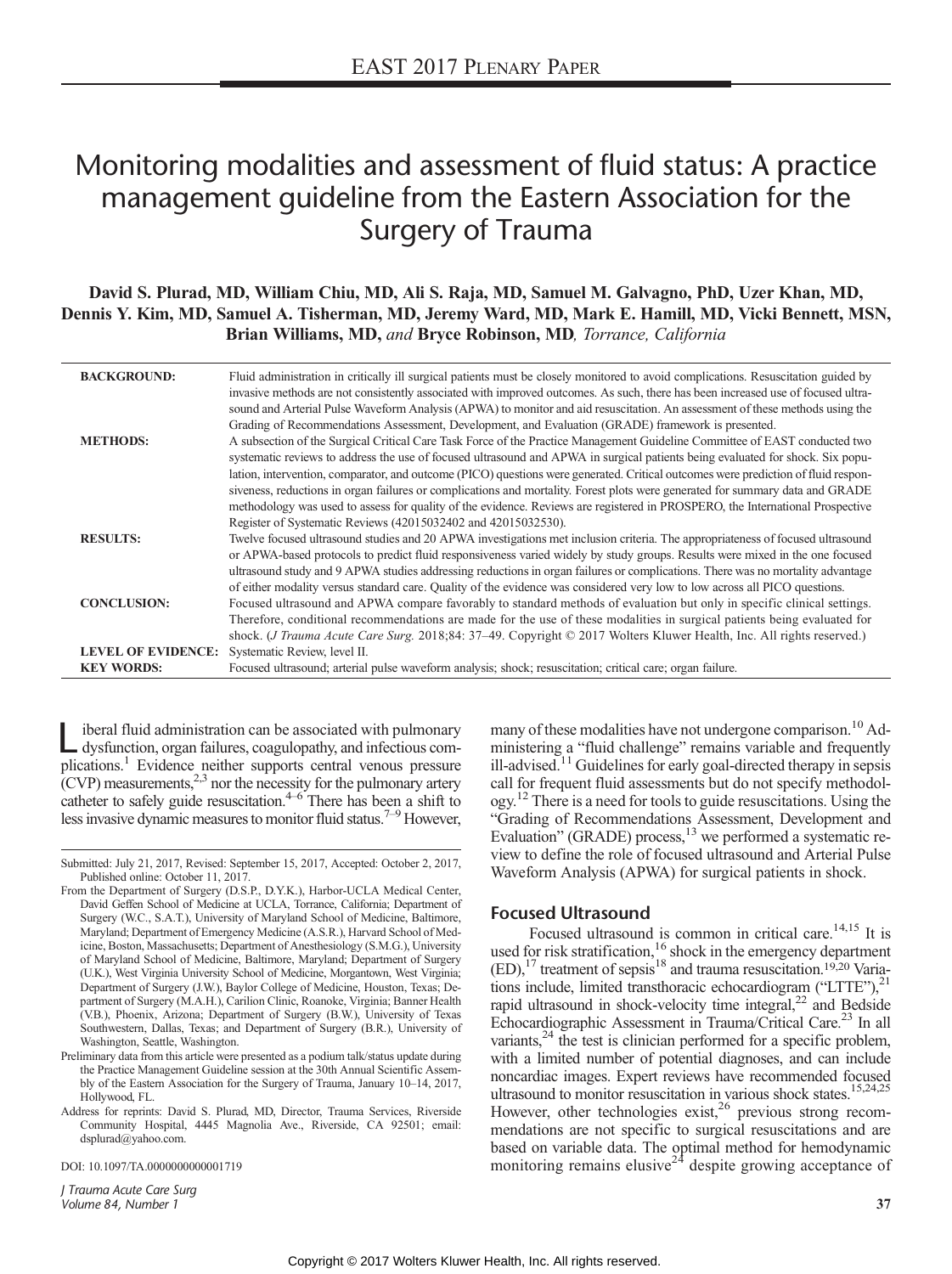focused ultrasound. Further, a large international evidence based review urged caution for the use of focused ultrasound to predict fluid responsiveness despite advocating for wider use.<sup>14</sup>

#### Arterial Pulse Waveform Analysis

Wesseling et al. $2<sup>7</sup>$  described a method to predict aortic flow, stroke volume variation (SVV) and, therefore, fluid responsiveness, using APWA. The Vigileo, FloTrac device (Edwards Lifesciences, Irvine, CA) utilizes algorithms to determine SVV, from standard deviations of the pulse pressure. The Pulse Contour Cardiac Output system ("PiCCO"; Pulsion SG, Munich), renders cardiac output (CO) by measuring the area of the systolic waveform and aortic impedance. This system also provides for calibration of CO via transpulmonary thermodilution. The LiDCO device (LiDCO Ltd, Cambridge) renders CO derived from pulse power analysis with lithium indicator method calibration. With an increasing permeation of these devices, clinicians require an awareness of their indications and limitations.26

Six population [P], intervention [I], comparator [C], and outcome  $[O]$  (PICO) questions<sup>13</sup> are addressed in this guideline:

PICO question 1:

In surgical patients being evaluated for shock [P], should a protocol that includes focused ultrasound [I] be utilized versus a standard protocol [C] to predict fluid responsiveness [O]?

PICO 2:

In surgical patients being resuscitated from shock [P], should a protocol that includes focused ultrasound [I] be utilized versus a standard protocol [I] to reduce organ failures or complications [O]? PICO 3:

In surgical patients being resuscitated from shock [P], should a protocol that includes focused ultrasound [I] be utilized versus a standard protocol [C] to reduce mortality [O]?

PICO question 4:

In surgical patients being evaluated for shock [P], should a protocol that includes APWA [I] be utilized versus a standard protocol [C] to predict fluid responsiveness [O]?

PICO question 5:

In surgical patients being resuscitated from shock [P], should a protocol that includes APWA [I] be utilized versus a standard protocol [C] to reduce organ failures or complications [O]?

PICO question 6:

In surgical patients being resuscitated from shock [P], should a protocol that includes APWA [I] be utilized versus a standard protocol [C] to reduce mortality [O]?

# INCLUSION AND EXCLUSION CRITERIA

## Study Types

We included prospective randomized trials, case control studies, prospective observational studies, retrospective observational trials, and cohort studies with comparator groups.

# Participant and Setting Types (Population, P)

We included adult surgical patients being evaluated for shock. This included hemodynamic instability or other indications for which fluid administration was considered. We also included studies of nonsurgical populations if the predominant diagnosis was severe sepsis, but downgraded the evidence for indirectness.<sup>26</sup> We restricted our settings to the ED, the intensive

care unit (ICU) and the operating room. However, since resuscitation from shock should be rare in the elective operative setting, we downgraded the level of evidence in these studies.<sup>28</sup>

# Intervention Type(s) (I)

We included studies addressing the use of focused ultrasound or APWA for resuscitative guidance. We excluded studies addressing focused assessment with sonography for trauma or pulse pressure variation (PPV) as we considered these discrete modalities.

# Comparison Type(s) (C)

Studies comparing focused ultrasound or APWA to static variables (CVP, pulmonary artery occlusion pressure [PAOP], vital signs) were included in quantitative analysis. We included studies where the comparator was "standard management" but downgraded for bias concerns since protocols were inconsistently defined. We included studies where the comparator was PPV. We excluded comparisons of focused ultrasound to APWA.

# Outcome Measure Types (O)

In accordance with GRADE, $^{13}$  critical outcomes of mortality, fluid responsiveness and organ failure were selected by the working group. Fluid responsiveness was assessed by CO, stroke volume or any determinant, such as velocity time integrals (VTI). We analyzed organ failures and complications in aggregate since there were a low number of studies that addressed organ failures alone.<sup>29</sup> We then downgraded the evidence for this surrogate outcome.<sup>28</sup>

## METHODS

## Search Strategy

Two searches of PubMed, MEDLINE and the Cochrane Register ofControlled Trials for articles published from January 1, 1992, to December 31, 2016, were performed. The focused ultrasound search included the terms: Bedside Ultrasound, Hemodynamic Ultrasound, focused ultrasound, Point of Care Ultrasound, ICU ultrasound, Limited Ultrasound, Fluid responsiveness, Resuscitation, and Echocardiography. The APWA search included the terms: Arterial waveform analysis, Stroke Volume Variation, Systolic Pressure Variation, noninvasive monitoring, Arterial Pressure Waveform Analysis, Pulse Power Analysis, Pulse Contour Analysis, Transpulmonary Thermodilution, LiDCO, PiCCO, FloTrac, and fluid responsiveness. The "related articles" function and manual review of bibliographies were used to broaden the search.

## Study Selection

A team member (D.S.P.) accessed all abstracts and assessed general relevance to our review. A second team member (D.Y.K.) reviewed the determinations. A third team member was available for disagreements. Reviews, case reports, technical papers, letters to the editor, and non-English language publications were excluded. Abstracts were distributed among team members and full text articles were accessed if considered appropriate.

## Data Extraction and Management

Data including methodology, population, and outcome, was entered into Review Manager (RevMan) (Version 5.3: Cochrane Collaboration, Oxford). Forest plots were generated when appropriate. The data for fluid responsiveness were used to generate evidence tables.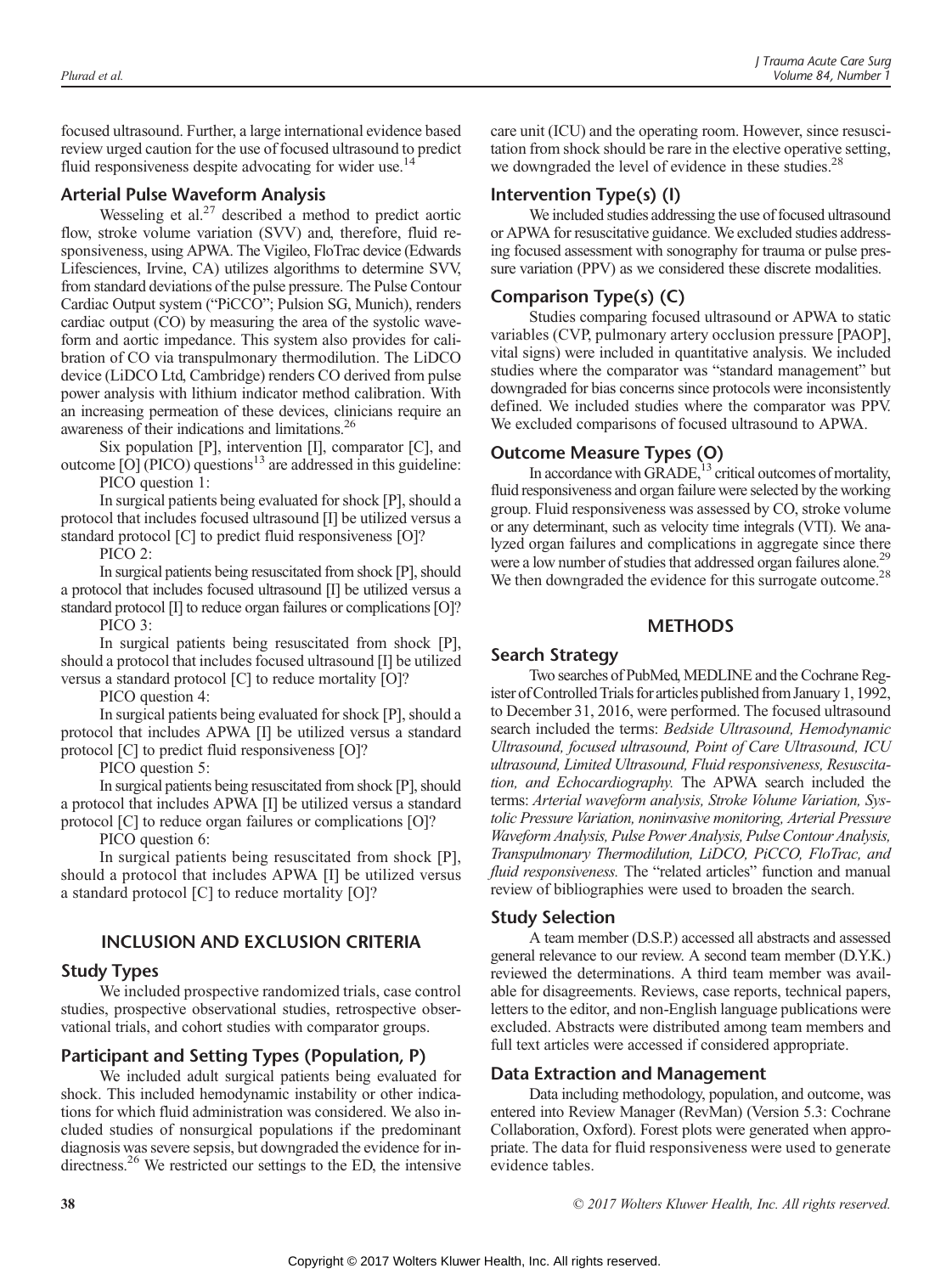# Assessment of Methodological Quality and Recommendations

Data were entered into GRADEpro (Version 3.2, Cochrane Collaboration, Oxford) to generate quality of evidence tables. However, since the quality of studies evaluating diagnostic test (DTA) accuracy differ; the QUADAS-2 tool<sup>30</sup> was implemented in RevMan to assess methodological quality for fluid responsiveness studies. QUADAS-2 addresses bias and applicability concerns as "low," "unclear," or "high" across relevant domains. We also considered the risk-benefit of using the modalities and potential patient and clinician preferences. We prefaced strong recommendations with "we recommend," and weak recommendations with "we conditionally recommend."<sup>31</sup>

# Data Synthesis and Statistical Analysis

We performed a meta-analysis where adequate data were reported to calculate incidence of our outcomes for comparison. In accordance with recommendations of Cochrane reviews of DTA, pooled sensitivities were not calculated.<sup>32</sup>

## RESULTS: FOCUSED ULTRASOUND

## Search Results

A total of 151 abstracts were identified (Fig. 1A). After eliminating duplicates, 135 were screened. After exclusions, 47 full text articles were reviewed with 12 studies meeting inclusion criteria.

# Results for the Use of Focused Ultrasound for Fluid Responsiveness (PICO 1)

Nine studies (73%), reported on fluid responsiveness with most of the population  $(540 \mid 61\%)$  from a single

multicenter ICU study<sup>10</sup> (Table 1A). Three studies were conducted in medical ICUs in patients with severe sepsis. Only one of these studies and three studies in mixed ICUs reported the percentage of surgical patients (32% and 25%– 53%). Two studies relate to surgical subspecialties (Neurosurgery and Cardiothoracic) while the remaining study, with 50% incidence of septic shock, was conducted in an ED. Three studies, one in the ED,<sup>38</sup> and two ICU studies<sup>36,40</sup> addressed nonintubated spontaneously breathing patients. Eight studies measured changes in IVC measurements (by TTE), whereas one study measured SVC (by transesophageal echocardiography) as the index test.<sup>39</sup> Three studies compared focused ultrasound to CVP.

Determinants of fluid responsiveness included increases in CO or VTI. However, one study measured systolic blood pressure response and was downgraded for bias concerns.<sup>38</sup> The reference standards (CO, CI, or VTI) were measured by TTE in six studies, TEE in one study, and by transpulmonary thermodilution $35$  in the remaining study. All assigned ideal cutoff points after data collection and analysis, incurring additional bias concerns.

One study<sup>37</sup> did not report sensitivities; therefore, only eight studies are included to generate forest plots. Focused ultrasound (Fig. 2A) generally outperformed CVP measures (Fig. 2b). However, four of the nine studies failed to predict fluid responsiveness to predefined tolerance. One of these, in postoperative cardiac patients, showed that focused ultrasound was equivalent to  $CVP^{37}$ . The three remaining studies that did not demonstrate superiority for focused ultrasound were in spontaneously breathing patients.<sup>36,38,40</sup> In addition, the sensitivities and specificities of the largest study<sup>10</sup> noticeably underperformed compared to smaller previous investigations.



Figure 1. Prisma diagram for systematic review. (A) Prisma diagram of focused ultrasound studies. (B) Prisma diagram of arterial pulse waveform studies.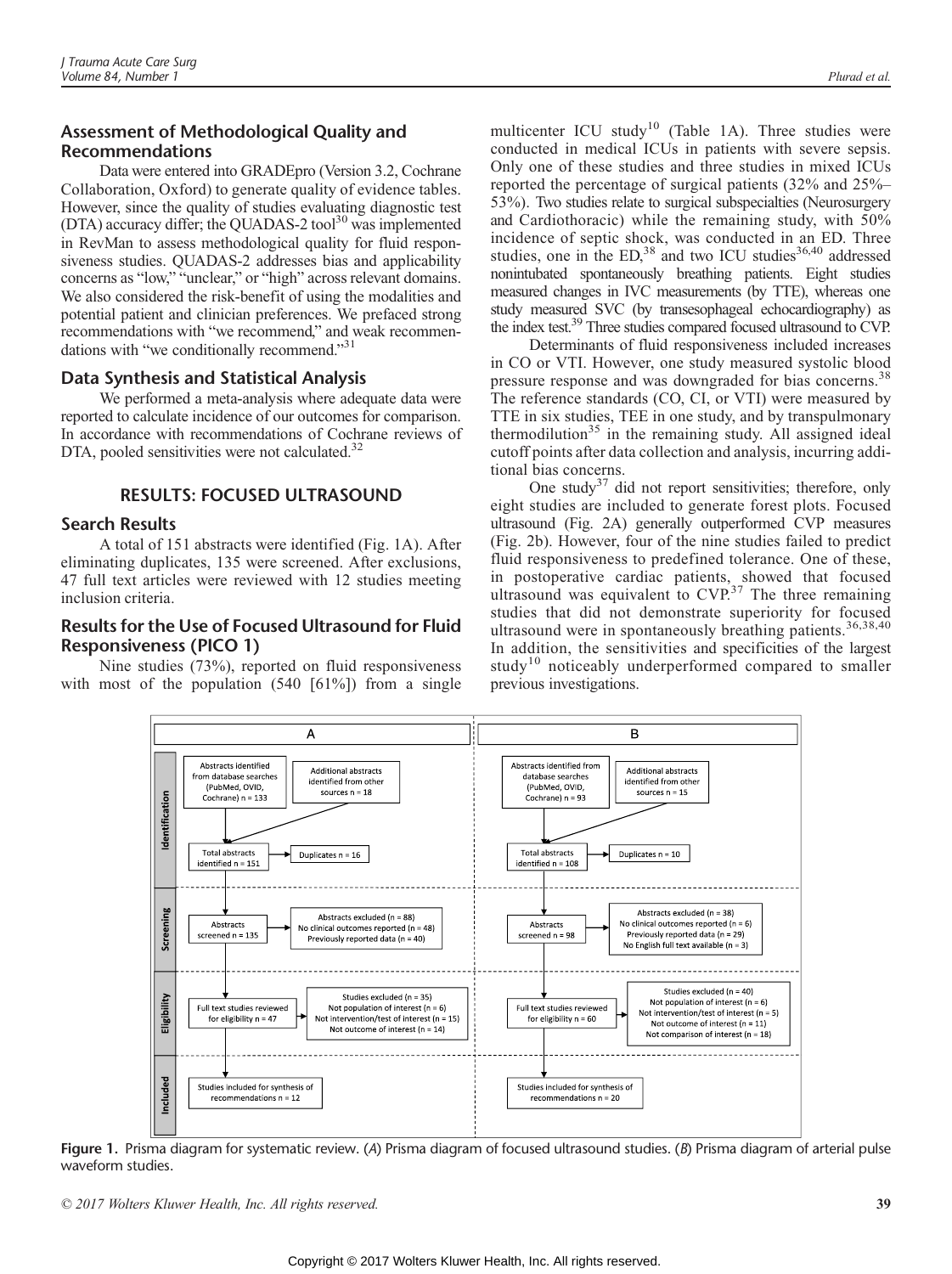|                                                      | TABLE 1. Characteristics of Studies Predicting Fluid Responsiveness                                  |                                  |                                |                                                                   |                                                                             |                                                            |                      |                                                                                                                |                                  |
|------------------------------------------------------|------------------------------------------------------------------------------------------------------|----------------------------------|--------------------------------|-------------------------------------------------------------------|-----------------------------------------------------------------------------|------------------------------------------------------------|----------------------|----------------------------------------------------------------------------------------------------------------|----------------------------------|
| Study                                                | Population                                                                                           | ts.<br>No. Patien                | Method                         | <b>Bolus</b>                                                      | Response                                                                    | Predictor                                                  | <b>ROC</b>           | Sensitivity                                                                                                    | Specificity                      |
| (A) Focused ultrasound Studies                       |                                                                                                      |                                  |                                |                                                                   |                                                                             |                                                            |                      |                                                                                                                |                                  |
| Feissel et al., 2004 <sup>33</sup><br>Prospective    | ICU-sepsis<br>MV Medical                                                                             | 39                               | TTE                            | 6% hydroxyethyl<br>20 minutes<br>$8$ m<br>L/kg                    | $CO \ge 15%$                                                                | <b>AdIVC 12%</b>                                           | Ž                    | 87%                                                                                                            | 97%                              |
| Barbier et al., 2004 <sup>34</sup><br>Prospective    | ICU-sepsis or ALI<br>MV Medical                                                                      | 20                               | TTE                            | 7 mL/kg 4% modified<br>fluid gelatin                              | $CO \ge 15\%$                                                               | $\text{CVP}$ 7 $\text{mmHg}$<br>dIVC 18%                   | 0.57<br>0.91         | 40%<br>$90\%$                                                                                                  | 80%<br>90%                       |
| Moretti and Pizzi,<br>2010 <sup>35</sup> Prospective | <b>HAS NM</b>                                                                                        | $\overline{20}$                  | FTE                            | 6% hydroxyethyl<br>over 30 minutes<br>$7\,\rm{mL/kg}$             | $CI \ge 15%$                                                                | dIVC 16%<br><b>CVP</b><br>SVV                              | 0.90<br>0.78<br>0.67 | 71%<br>59%<br>$\widetilde{\Xi}$                                                                                | 100%<br>50%<br>$\widetilde{\Xi}$ |
| Muller et al., 2012 <sup>36</sup><br>Prospective     | sepsis or bleeding<br>52% abdominal<br>postoperative<br>SB Mixed ICU<br>$(88%$ sepsis,<br>or trauma) | $\frac{1}{4}$                    | TTE                            | 6% hydroxyethyl<br>over 15 minutes<br>$500 \text{ mL}$            | VTI ≥ 15%                                                                   | cIVC 40%                                                   | 0.77                 | 70%                                                                                                            | 80%                              |
| Sobczyk et al., $2015^{37}$<br>Prospective           | MV post-CABG                                                                                         | $50\,$                           | Ë                              | ã                                                                 | VTI ≥ 15%                                                                   | <b>IVCmax</b><br>$\rm dIVC$<br><b>GIVC</b><br>$\mathbb{S}$ | No difference<br>Ž   | and CVP not useful<br>between responders<br>and nonresponders.<br>Dynamic measures<br>in this population.<br>Ĕ | ã                                |
| deValk et al., 2014 <sup>38</sup><br>Prospective     | $(50\%$ sepsis)<br>SB shock ED                                                                       | 45                               | TTE                            | 500 mL NS over<br>15 minutes                                      | $SBP \ge 10\%$                                                              | IVC-CI 36.5%                                               | 0.741                | 83%                                                                                                            | 67%                              |
| Vieillard-Baron<br>et al, $2004^{39}$<br>Prospective | (32% surgical)<br>ICU-sepsis<br>MV Medical                                                           | 66                               | TEE                            | 6% hydroxyethyl<br>over 30 minutes<br>$10 \text{ }\mathrm{mL/kg}$ | VTI ≥ 10%                                                                   | SVC-CI 36%                                                 | 0.99                 | $90\%$                                                                                                         | 100%                             |
| 2015 <sup>40</sup> Prospective<br>Airapetian et al., | (42% surgical)<br>ICU shock<br>SB Mixed                                                              | 59                               | TTE                            | PLR and 500 mL NS<br>over 15 minutes                              | VTI ≥ 10%                                                                   | cIVC 42%                                                   | 0.62                 | 31%                                                                                                            | 97%                              |
| Vignon et al., $2016^{10}$ MCPT                      | shock (75% sepsis,<br>MV Mixed ICU<br>25% surgical)                                                  | 540                              | TTE and TTE                    | PLR and various                                                   | $\text{LV}$ VTI $\geq 10\%$                                                 | ASVC21%<br>AIVC8%                                          | 0.775<br>0.635       | 61%<br>55%                                                                                                     | 84%<br>70%                       |
| (B) APWA studies                                     |                                                                                                      |                                  |                                |                                                                   |                                                                             |                                                            |                      |                                                                                                                |                                  |
| Angappan et al., 2015 <sup>41</sup>                  | (surgery % NR)<br>ICU severe sepsis                                                                  | NR: 16<br>$n = 45$<br>R: 29      | (third-generation)<br>FloTrac  | 6% hydroxyethyl<br>30 minutes<br>starch over<br>$500$ mL          | by FloTrac<br>$C1 \ge 15\%$                                                 | $SVV \ge 13\%$<br>$CVP$ $(NR)$                             | 0.72<br>0.56         | 78%<br>Ĕ                                                                                                       | 89%<br>Ĕ                         |
| Biais et al., $2008^{42}$                            | ICU liver transplant<br>patients                                                                     | <b>NR:18</b><br>$n = 35$<br>R:17 | (second-generation)<br>FloTrac | 4% Albumin<br>$20 \text{ mL} \times \text{BMI}$                   | by $\ensuremath{\mathsf{TTE}}\, \ensuremath{\mathsf{VTI}}$<br>$CO \ge 15\%$ | $\text{SVV} \geq 10\%$<br>PAOP (NR)<br>$CVP \geq 3$        | 0.64<br>0.60<br>0.95 | 94%<br>58%<br>$\widetilde{\Xi}$                                                                                | 94%<br>50%<br>$\widetilde{\Xi}$  |
| Cecconi et al., $2012^{43}$                          | ICU postoperative<br>major elective<br>GI surgery                                                    | NR: 19<br>$n = 31$<br>R: 12      | LiDCO plus                     | 250 mL colloid                                                    | DOCITIVQ<br>$8V \ge 15\%$                                                   | $SVV \ge 12.5\%$<br>CVP (NR)                               | 0.84<br>0.62         | 75%<br>g                                                                                                       | 83%<br>$\widetilde{\Xi}$         |
|                                                      |                                                                                                      |                                  |                                |                                                                   |                                                                             |                                                            |                      |                                                                                                                | Continued next page              |

40 © 2017 Wolters Kluwer Health, Inc. All rights reserved.

J Trauma Trans Care Surg<br>Volume 84 Number 1  $\sum_{i=1}^{n}$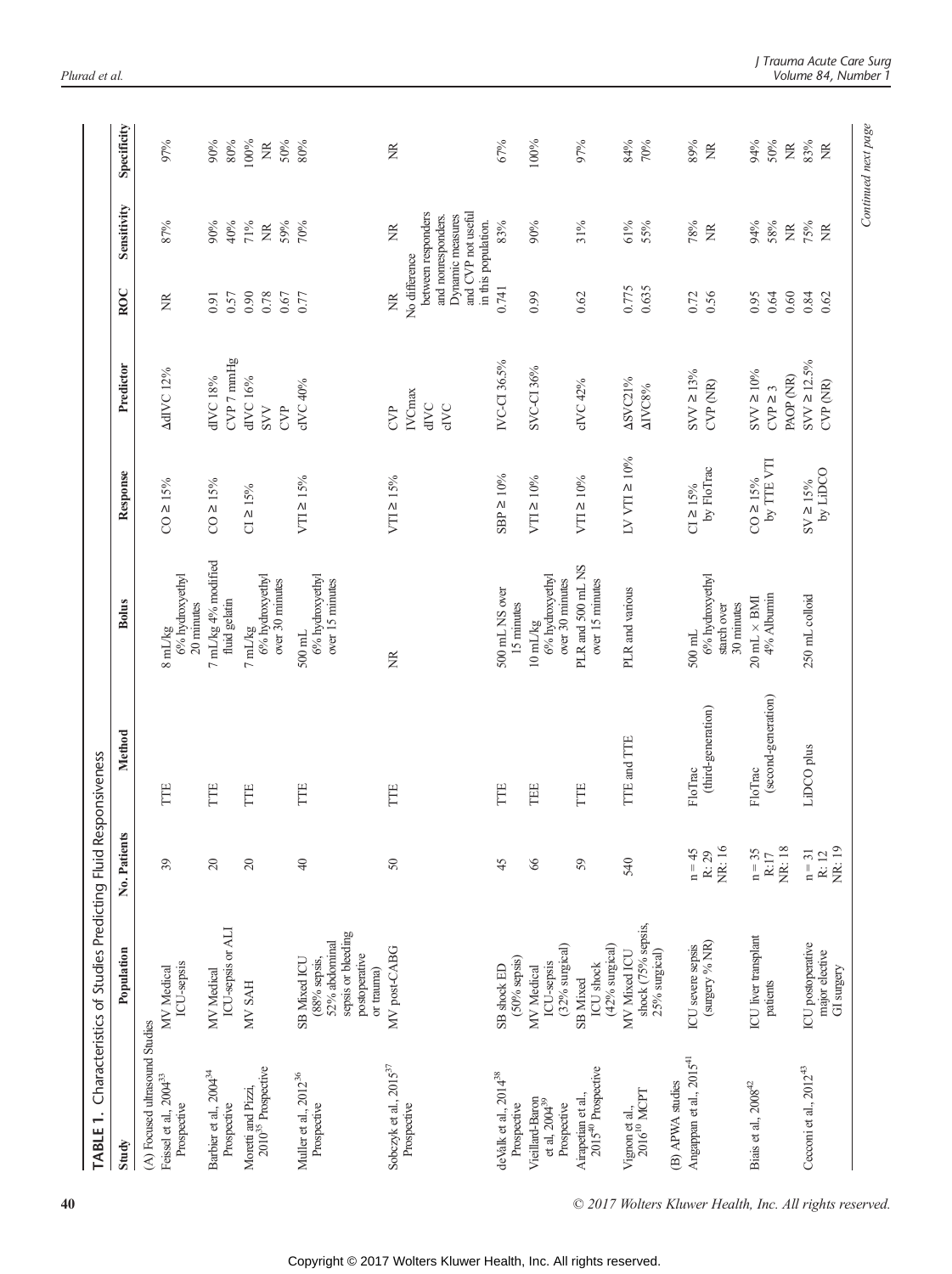| Khwamimit and                           | ICU septic shock                                                                                                                                                                                                                                                                                                                                                                                                                                                                                                                                   | $n = 42$        | FloTrac             | 500 mL 6%              | $SVI \ge 15%$  | $SVV \ge 10\%$         | 0.92  | 92% | 83%    |
|-----------------------------------------|----------------------------------------------------------------------------------------------------------------------------------------------------------------------------------------------------------------------------------------------------------------------------------------------------------------------------------------------------------------------------------------------------------------------------------------------------------------------------------------------------------------------------------------------------|-----------------|---------------------|------------------------|----------------|------------------------|-------|-----|--------|
| Bhurayanontachai,<br>2012 <sup>44</sup> | (surgery % NR)                                                                                                                                                                                                                                                                                                                                                                                                                                                                                                                                     | NR: 18<br>R: 24 | (third-generation)  | hydrocyethyl<br>starch | by FloTrac     | $PPV \geq 12\%$        | 0.92  | 83% | 83%    |
| Li et al., 2013 <sup>45</sup>           | Intraoperative                                                                                                                                                                                                                                                                                                                                                                                                                                                                                                                                     | $n = 50$        | FloTrac             | 7 mL/kg hydroxyethyl   | $SVI \ge 25%$  | LoTV SVV 9.5%          | 0.814 | 91% | $71\%$ |
|                                         | elective GI surgery                                                                                                                                                                                                                                                                                                                                                                                                                                                                                                                                | R: 30           | (third-generation   | starch                 | by FloTrac     | HITV SVV 9.5%          | 0.85  | 00% | 57%    |
|                                         |                                                                                                                                                                                                                                                                                                                                                                                                                                                                                                                                                    | <b>NR: 20</b>   |                     |                        |                | LoTV CVP (NR)          | 0.40  | ž   | ž      |
|                                         |                                                                                                                                                                                                                                                                                                                                                                                                                                                                                                                                                    |                 |                     |                        |                | HITV CVP (NR)          | 0.43  | Ž   | Ž      |
| Zhao et al. $2015^{46}$                 | Intraoperative                                                                                                                                                                                                                                                                                                                                                                                                                                                                                                                                     | $n = 25$        | FloTrac             | 250 mL 6%              | $SVI \ge 10\%$ | $\text{SVV} \geq 10\%$ | 0.96  | 00% | 92%    |
|                                         | management                                                                                                                                                                                                                                                                                                                                                                                                                                                                                                                                         | R: 12           | (second-generation) | hydroxyethyl starch    | by FloTrac     | $PPV \ge 8\%$          | 0.86  | 92% | 69%    |
|                                         | of obstructive<br>jaundice                                                                                                                                                                                                                                                                                                                                                                                                                                                                                                                         | NR: 13          |                     |                        |                | CVP (NR)               | 0.52  | Z   |        |
|                                         | ALI, acute lung injury; CABG, Coronary Artery Bypass Graft; CI, Cardiac Index, IVCC((asval index); IVCe-IVCI/VCc, IVC max-IVCmin/(IVCmax+IVCmin/2), dIVC (distensibility index) = Dmax-Dmin/Dmin, cIVC (col-<br>apsibility index) = Dmax-Dmin/Dmax; MCPT, multicenter prospective trial; MV, mechanically ventilated; NR, "not reported"; PLR, passive leg raise; SB, spontaneously breathing; SAH, subarachnoid hemorrhage; SV, stroke volume<br>Stroke Volume Index, SBP, systolic blood pressure; SVC-CI, SVCe-SVCi/SVCe; ASVC, SVCe-SVCi/SVCe. |                 |                     |                        |                |                        |       |     |        |
|                                         |                                                                                                                                                                                                                                                                                                                                                                                                                                                                                                                                                    |                 |                     |                        |                |                        |       |     |        |

#### Grading the Evidence PICO Question 1

As per QUADAS 2, risk of bias and applicability concerns were generally "unclear" to "high," and therefore the overall quality of the evidence as it pertains to PICO 1 is considered low.

#### Recommendations for the Use of Focused Ultrasound for Fluid Responsiveness (PICO 1)

We conditionally recommend the use of focused ultrasound to determine fluid responsiveness in the management of a mixed population of surgical patients being evaluated for shock. There is a lack of clear superiority of focused ultrasound for this outcome. Focused ultrasound is only useful for the clinician with the training and maintenance of the skill to correctly perform the examination and demonstrates an understanding of the populations of patients that are appropriate for this modality.

# Results for the Use of Focused Ultrasound to Reduce Complications and Organ Failures and Complications (PICO 2)

An observational cohort in a mixed ICU of mechanically ventilated patients with undifferentiated shock, assessed organ failures or complications.<sup>37</sup> There was a marked increase in stage III acute kidney injury with standard treatment. Focused ultrasound studies were performed by an American College of Cardiology Level II credentialed intensivist. The protocol was based upon "eyeball" assessments of LV function and IVC fluctuations driving resuscitative decisions.

## Grading the Evidence PICO Question 2

There was serious risk of bias in this one qualifying study for the use of historical controls and for the ill-defined "eye ball" protocol. Additionally, since the number of surgical patients was not reported, there were indirectness concerns. Although the magnitude of effect appears significant, one could not upgrade this single study. The overall quality of the evidence for PICO 2 is very low (Table 2A).

#### Recommendations for the Use of Focused Ultrasound to Reduce Organ Failures and Complications (PICO 2)

We conditionally recommend the use of focused ultrasound to decrease organ failures and complications in surgical patients being treated for shock. This is based on a lack of highquality studies that assess organ failures, whereas the single included study had serious methodological concerns. Dependence on focused ultrasound for the purposes of reductions in complications and organ failure should be discouraged outside of an overall protocol.

#### Results for the Use of Focused Ultrasound to Reduce Mortality (PICO 3)

Mortality was an outcome in three  $(25%)$  studies.<sup>21,47,48</sup> Two were prospective randomized trials while the third was that described for PICO 2.<sup>47</sup> Jones et al<sup>48</sup> randomized ED patients in shock to early versus late focused ultrasound and found that the number of potential diagnoses were lower earlier in the treatment group. However, this did not result in a mortality difference. A trauma study<sup>21</sup> assigned patients in shock to LTTE versus no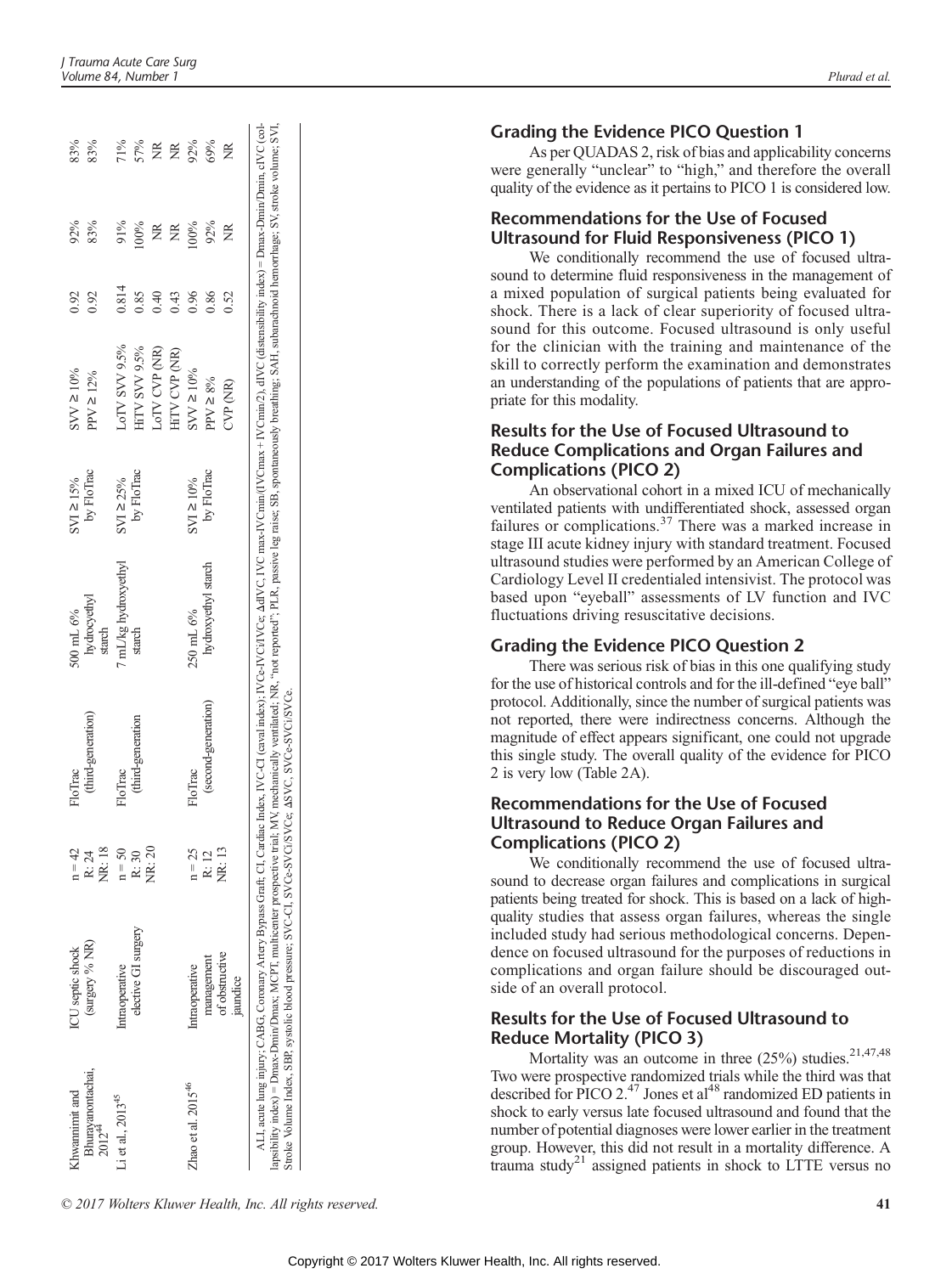| A                                |     |           |    |     |                       |                      |                                     |                        |
|----------------------------------|-----|-----------|----|-----|-----------------------|----------------------|-------------------------------------|------------------------|
| Study                            | TР  | FP.       | FN | ΤN  | Sensitivity (95% CI)  | Specificity (95% CI) | Sensitivity (95% CI)                | Specificity (95% CI)   |
| Airepetian, N, et al 2015        | 9   |           | 20 | 29  | 0.31 (0.15, 0.51)     | $0.97$ [0.83, 1.00]  |                                     |                        |
| Barbier, C, et al. 2004          | 9   |           |    | 9   | 0.90 [0.55, 1.00]     | $0.90$ [0.55, 1.00]  |                                     |                        |
| de Valk, S. 2014                 | 10  | 11        | 2  | 22  | $0.83$ $[0.52, 0.98]$ | $0.67$ [0.48, 0.82]  |                                     |                        |
| Feissel, M. et al. 2004          | 14  |           |    | 22  | $0.93$ [0.68, 1.00]   | 0.96 [0.78, 1.00]    |                                     |                        |
| Moretti, R, et al. 2010          | 12  | $\Omega$  | 5  | 12  | $0.71$ [0.44, 0.90]   | 1.00 [0.74, 1.00]    |                                     |                        |
| Muller, L. et al. 2012           | 14  | 4         | 6  | 16  | $0.70$ $[0.46, 0.88]$ | $0.80$ [0.56, 0.94]  |                                     |                        |
| Vielillard-Brown, A, et al. 2004 | 18  | $\Omega$  | 2  | 46  | $0.90$ $[0.68, 0.99]$ | 1.00 [0.92, 1.00]    |                                     |                        |
| Vignon, P. 2016                  | 140 | 50        | 89 | 261 | $0.61$ [0.54, 0.67]   | $0.84$ [0.79, 0.88]  |                                     |                        |
|                                  |     |           |    |     |                       |                      | $0.2$ 0.4 0.6 0.8<br>n              | 0 0.2 0.4 0.6 0.8 1    |
| в                                |     |           |    |     |                       |                      |                                     |                        |
| Study                            | TР  | <b>FP</b> | FN | ΤN  | Sensitivity (95% CI)  | Specificity (95% CI) | Sensitivity (95% CI)                | Specificity (95% CI)   |
| Barbier, C, et al. 2004 (CVP)    | 4   | 2         | 6  | 8   | $0.40$ [0.12, 0.74]   | $0.80$ [0.44, 0.97]  |                                     |                        |
| Moretti, R, et al. 2010 (CVP)    | 10  | 6         |    | 6   | $0.59$ [0.33, 0.82]   | $0.50$ [0.21, 0.79]  |                                     |                        |
|                                  |     |           |    |     |                       |                      | 0, 0.2, 0.4<br>$0.6^{\circ}$<br>0.8 | $0.2$ 0.4 0.6 0.8<br>0 |

Figure 2. Predictive performance of focused ultrasound versus standard measures to predict fluid responsiveness. (A) Sensitivity and specificity of focused ultrasound to predict fluid responsiveness. (B) Sensitivity and specificity of CVP to predict fluid responsiveness.

LTTE to assess cardiac function and hypovolemia and guide resuscitation. However, no specific protocols were reported. Mortality trended toward significance but was noteworthy in traumatic brain injury (14.7% vs. 39.5%,  $p = 0.03$ ). Given the low number of heterogeneous studies, no forest plots were generated for this PICO.

#### Grading the Evidence PICO Question 3

Risk of bias was serious. Only Jones et al.<sup>48</sup> randomized with a computer-generated sequence while others assigned by day of admission<sup>21</sup> or used historical controls.<sup>47</sup> Only one study<sup>21</sup> relates to the population of interest, and one other study did not address the comparison of interest. Therefore, quality was assessed as very low (Table 2B).

#### Recommendations for the Use of Focused Ultrasound to Reduce Mortality (PICO 3)

We conditionally recommend the use of focused ultrasound to reduce mortality in surgical patients in shock. This is based on the very low quality of studies related to this outcome. Further, focused ultrasound is only one contributor in an overall protocol designed to improve outcomes; however, protocols were not clearly articulated.

#### DISCUSSION: FOCUSED ULTRASOUND

The lack of randomized trials, heterogeneity and indirectness of included studies contributed to our weak recommendations regarding focused ultrasound. A demonstrable cause and effect relationship is lacking. The use of CVP and other static measures (suboptimal resuscitative tools) as the comparator may also artificially skew evidence in favor of focused ultrasound. The risk of faulty interpretation of the focused ultrasound findings can be high $10,24,49$  and can lead to medicolegal consequence.<sup>50</sup> Focused ultrasound has a narrow application profile; having been shown to be inaccurate in the setting of arrhythmias, other cardiac dysfunction, early hemorrhage, and spontaneous breathing.<sup>36–38,40,51–53</sup> Despite these limitations, we would presume that some patients and clinicians may prefer a noninvasive means of monitoring. However, an absolute requirement for the use of focused ultrasound is the appropriate training and maintenance of skill needed to perform the examination, interpret the results and understanding of the limitation of the modality.

#### Application to Clinical Practice

Since this test is operator-dependent, we would recommend enrolling in any of the professional society courses available. Additionally, one could consider ultrasound certification after demonstrating proficiency in logged cases. Thereafter, the clinician would incorporate focused ultrasound into an existing or new protocol and frequently reassess with ongoing QI. The protocol would vary by patient population and clinical circumstance; however, focused ultrasound can be associated with improved performance in the setting of controlled ventilation in the absence of vasopressors or dysrhythmias.

#### Future Directions

Further study of the use of focused ultrasound in the resuscitation of surgical patients is critical particularly in acute undifferentiated shock and as an adjunct to subsequent resuscitations. Credentialing and certifications in specific technologies is common (eg, mechanical ventilation, fluoroscopy) and will likely apply to focused ultrasound in the future.

#### RESULTS: ARTERIAL PULSE WAVEFORM ANALYSIS

#### Search Results

A total of 108 abstracts were identified (Fig. 1B). After eliminating duplicates, 98 were screened. After exclusions, 60 full text articles were reviewed with 20 studies meeting inclusion criteria.

#### Results for the Use of APWA to Predict Fluid Responsiveness (PICO 4)

Six studies (30%) addressed fluid responsiveness (Table 1B). Three compare SVV with CVP, whereas one compared SVV with CVP and PAOP.<sup>42</sup> The remaining two compared SVV to PPV. Four ICU studies addressed liver transplant patients,<sup>42</sup> postoperative major GI surgery,<sup>43</sup> and septic shock patients.<sup>41,44</sup> The number of surgical patients was not reported in either of these two septic shock studies. Li et  $al<sup>45</sup>$  studied the effect of third-generation FloTrac on intraoperative management of major elective GI surgery, whereas Zhao et al.<sup>46</sup> performed an intraoperative analysis of patients with obstructive jaundice. Three studies assessed third-generation FloTrac, two studies evaluated second-generation FloTrac,<sup>42,46</sup> and the remaining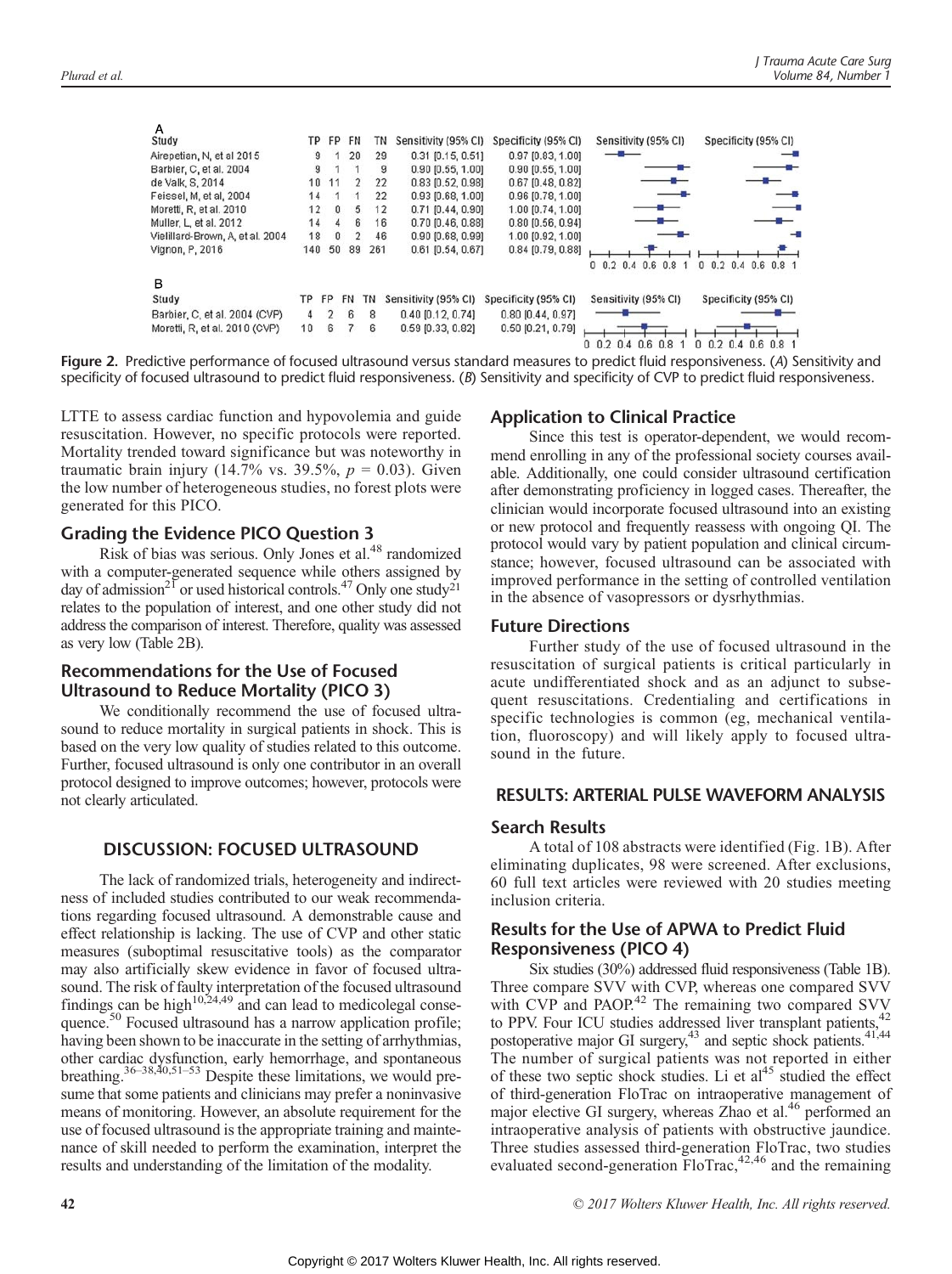|                           |                                                                                                     |      |                                                                                                                                                                               |                           |             |                                                                                                                                        |                                               |                        | TABLE 2. Quality Assessment of Studies for Organ Failure or Complications (A) and Mortality (B) Outcomes With Use of Focused Ultrasound                                                               |                                                                                     |                        |            |
|---------------------------|-----------------------------------------------------------------------------------------------------|------|-------------------------------------------------------------------------------------------------------------------------------------------------------------------------------|---------------------------|-------------|----------------------------------------------------------------------------------------------------------------------------------------|-----------------------------------------------|------------------------|-------------------------------------------------------------------------------------------------------------------------------------------------------------------------------------------------------|-------------------------------------------------------------------------------------|------------------------|------------|
| <b>Quality Assessment</b> |                                                                                                     |      |                                                                                                                                                                               |                           |             |                                                                                                                                        |                                               | No. Patients           | Effect                                                                                                                                                                                                |                                                                                     |                        |            |
| Studies<br>ż.             | Design<br>Study                                                                                     | Risk | of Bias Inconsistency Indirectness Imprecision Considerations                                                                                                                 |                           |             | <b>Other</b>                                                                                                                           | Ultrasound<br>A Focused<br>Guided<br>Protocol | A Standard<br>Protocol | (95% CI)<br>Relative                                                                                                                                                                                  | Absolute<br>$(95%$ CI)                                                              | Quality                | Importance |
|                           | Observational Serious* Not serious<br>Organ failures or complications (A)<br>studies                |      |                                                                                                                                                                               | Serious**                 | Not serious | None                                                                                                                                   | 65 (68.4%) 88 (94.6%)<br>of 95                | of 93                  | $(0.05 \text{ to } 0.33)$<br>OR 0.12                                                                                                                                                                  | per 1,000<br>(from 93<br>268 fewer                                                  | GOOD VERY LOW CRITICAL |            |
| Mortality (B)             | Randomized<br>$\text{trial}^{\top}$                                                                 |      | Serious <sup>#</sup> Not serious                                                                                                                                              | Very serious <sup>8</sup> | Serious     | None                                                                                                                                   | 63 (21.7%) 86 (26.1%)<br>of 290               | of 329                 | $(0.49 \text{ to } 1.09)$<br>OR 0.73                                                                                                                                                                  | $1,000$ (from<br>17 more to<br>478 fewer)<br>56 fewer per<br>114 fewer)<br>fewer to | GOOD VERY LOW CRITICAL |            |
|                           | **75% sepsis. Number of surgical patients not reported.<br>CI, confidence interval; OR, odds ratio. |      | [Kanji et al. is a case control study. Ferrada et al. and Jones et al. are prospective randomized studies.<br>Screening criteria not reported. Unable to blind treatment arm. |                           |             | Unable to blind treatment arm. Atypical randomization by day of admission. Unclear of consecutive patients were evaluated or enrolled. |                                               |                        | Treatment arms are varied. Protocols not uniformly reported. Technical aspects of the intervention vary. Not clearly populations of interest. Intervention not clearly consistent with PICO question. |                                                                                     |                        |            |

© 2017 Wolters Kluwer Health, Inc. All rights reserved. 43

referenced the LiDCO device. All patients were mechanically ventilated.

Biais et al. $42$  was the only study that used a separate modality (TTE) to measure the reference standard (increases in CO by VTI). The remaining studies utilized FloTrac and LiDCO plus, the study modalities of interest, to measure both the index test and the reference standard introducing unknown confounding. One study compared the APWA device in patients ventilated with traditional versus low tidal volumes showing no difference.<sup>45</sup>

Only one study reported the ideal cutoff for CVP for comparisons.42 APWA-derived variables generally outperformed non-APWA measures. Forest plots for SVV by APWA and for combined CVP and PPV comparison studies are depicted in Figure 3.

#### Grading the Evidence PICO Question 4

The quality of evidence domains using QUADAS- $2^{30}$  was generally "low" to "unclear." Further, there was high risk of selection bias in two studies where patients were identified on subjective measures for varied indications.42,44 Applicability concerns were high risk in four (67%) studies. Additionally, unknown confounding is introduced when the same technology is used as the index test and to define the reference standard.

#### Recommendation for the Use of APWA to Predict Fluid Responsiveness (PICO 4)

We conditionally recommend the use of APWA to predict fluid responsiveness in surgical patients being evaluated for shock. This is based on the concern for applicability and, thus, low quality of the evidence. Similarly, APWA devices should only be used by the clinician who understands its indications and limitations.

#### Results for the Use of APWA for Reducing Organ Failure and Complications (PICO 5)

Nine (45%) studies referenced organ failures or complications. All were prospective randomized studies except for one retrospective analysis.<sup>54</sup> Seven (78%) investigations were in the intraoperative or early postoperative setting. The remaining were ICU studies. Most studies (55%) analyzed patients undergoing major elective GI surgery while other groups included liver transplant, cardiac surgery, burn and the critically ill patients with severe sepsis. All patients were mechanically ventilated but only three studies reported settings. Two were conventional<sup>55,56</sup> and one utilized "lung protective" modes.<sup>57</sup> Three studies reported organ failures, four reported complications; the remaining reported both. Four reported SOFA scores.

Results are mixed (Fig. 4). Two major elective GI surgery intraoperative studies (second-generation FloTrac) and one elective cardiac intraoperative study (calibrated PiCCO) favored APWA. The remaining studies showed no significant outcome improvement<sup>54,58,59</sup> with two showing a significant disadvantage with APWA.<sup>60,61</sup> Meta-analysis favored APWA, however high heterogeneity ( $I^2 = 69\%$ ) is demonstrated (Fig. 4a). Further, the four studies that reported SOFA scores trended in favor of standard management (Fig. 4b). Investigations showing no advantage to APWA included "atypical" populations [high-risk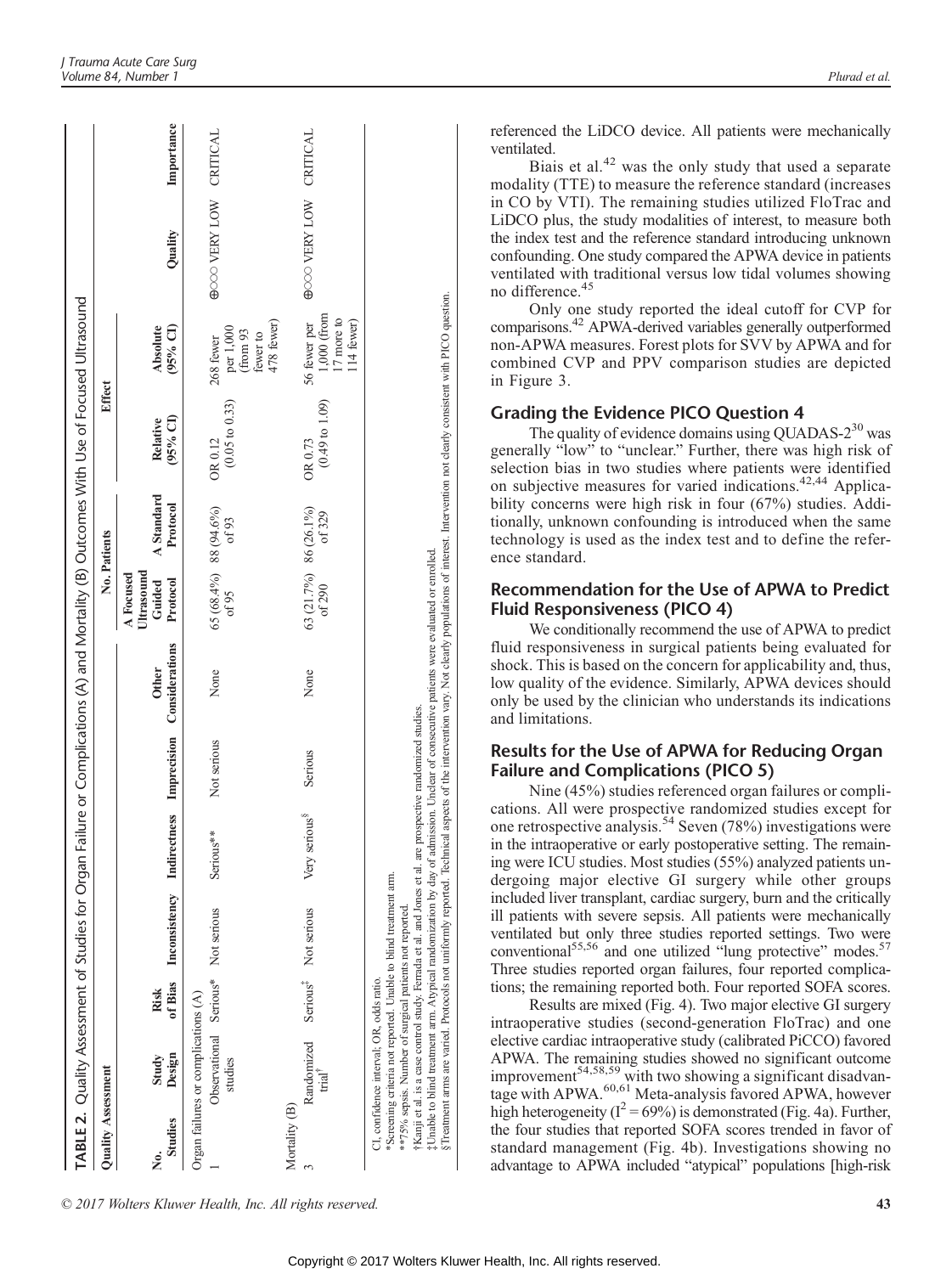| A                               |    |               |                |           |    |                       |                         |                         |                      |
|---------------------------------|----|---------------|----------------|-----------|----|-----------------------|-------------------------|-------------------------|----------------------|
| Study                           | TP | FP            | FN.            | ΤN        |    | Sensitivity (95% CI)  | Specificity (95% CI)    | Sensitivity (95% CI)    | Specificity (95% CI) |
| Angappan S, et al. 2015         | 23 | 2             | 6              | 14        |    | 0.79 (0.60, 0.92)     | $0.88$ [ $0.62, 0.98$ ] |                         |                      |
| Biais M, et al. 2008            | 16 |               |                | 17        |    | 0.94 [0.71, 1.00]     | $0.94$ [0.73, 1.00]     |                         |                      |
| Cecconi M, et al. 2012          | 9  | 3             | 3              | 16        |    | $0.75$ $[0.43, 0.95]$ | $0.84$ [0.60, 0.97]     |                         |                      |
| Khwannimit B, et al. 2012       | 20 | з             | $\overline{4}$ | 15        |    | $0.83$ $[0.63, 0.95]$ | $0.83$ $[0.59, 0.96]$   |                         |                      |
| Li C, et al. 2013               | 22 | $\mathcal{P}$ | $\overline{2}$ | 4         |    | 0.92 [0.73, 0.99]     | 0.67 [0.22, 0.96]       |                         |                      |
| Zhao F, et al. 2015             | 12 |               | 0              | 12        |    | 1.00 [0.74, 1.00]     | $0.92$ [0.64, 1.00]     |                         |                      |
|                                 |    |               |                |           |    |                       |                         | $0$ 0.2 0.4 0.6 0.8     | 0 0.2 0.4 0.6 0.8 1  |
| B                               |    |               |                |           |    |                       |                         |                         |                      |
| Study                           |    | ТP            | FP             | <b>FN</b> | ΤN | Sensitivity (95% CI)  | Specificity (95% CI)    | Sensitivity (95% CI)    | Specificity (95% CI) |
| Biais M, et al. (CVP)           |    | 10            | 9              | 7         | 9  | 0.59 [0.33, 0.82]     | 0.50 [0.26, 0.74]       |                         |                      |
| Khwannimit B, et al. 2007 (PPV) |    | 20            | 3              | 4         | 15 | $0.83$ [0.63, 0.95]   | $0.83$ [0.59, 0.96]     |                         |                      |
| Zhao F, et al. 2015 (PPV)       |    | 11            | 4              |           | 9  | $0.92$ [0.62, 1.00]   | $0.69$ [0.39, 0.91]     |                         |                      |
|                                 |    |               |                |           |    |                       |                         | 0, 0.2, 0.4, 0.6<br>0.8 | 0 0 2 0 4 0 6 0 8 1  |

Figure 3. Predictive performance of focused ultrasound versus standard measures to predict fluid responsiveness. (A) Sensitivity and specificity of APWA to predict fluid responsiveness. (B) Sensitivity and specificity of CVP or PPV to predict fluid responsiveness.

emergency surgery,<sup>60</sup> sepsis with ARDS,<sup>61</sup> liver transplant,<sup>54</sup> burn resuscitations,  $\frac{56}{9}$  and/or the use of an uncalibrated device.  $58,59$ 

#### Grading the Evidence PICO Question 5

The quality of the evidence was assessed as "low" for this outcome (Table 3A). Results varied across patient populations

#### and the device used, thus indirectness was a significant concern. Studies were small and confidence intervals were wide.

#### Recommendation for Use of APWA for Reducing Complications and Organ Failures (PICO 5)

We conditionally recommend the use of APWA to decrease complications or organ failures in surgical patients being



Figure 4. Comparison of APWA versus standard protocols for organ failure, complications and mortality. (A) Comparison of APWA versus standard protocols to reduce organ failures or complications. (B) Comparison of mean difference of SOFA scores associated with APWA versus standard protocols. (C) Comparison of APWA versus standard protocols to reduce mortality.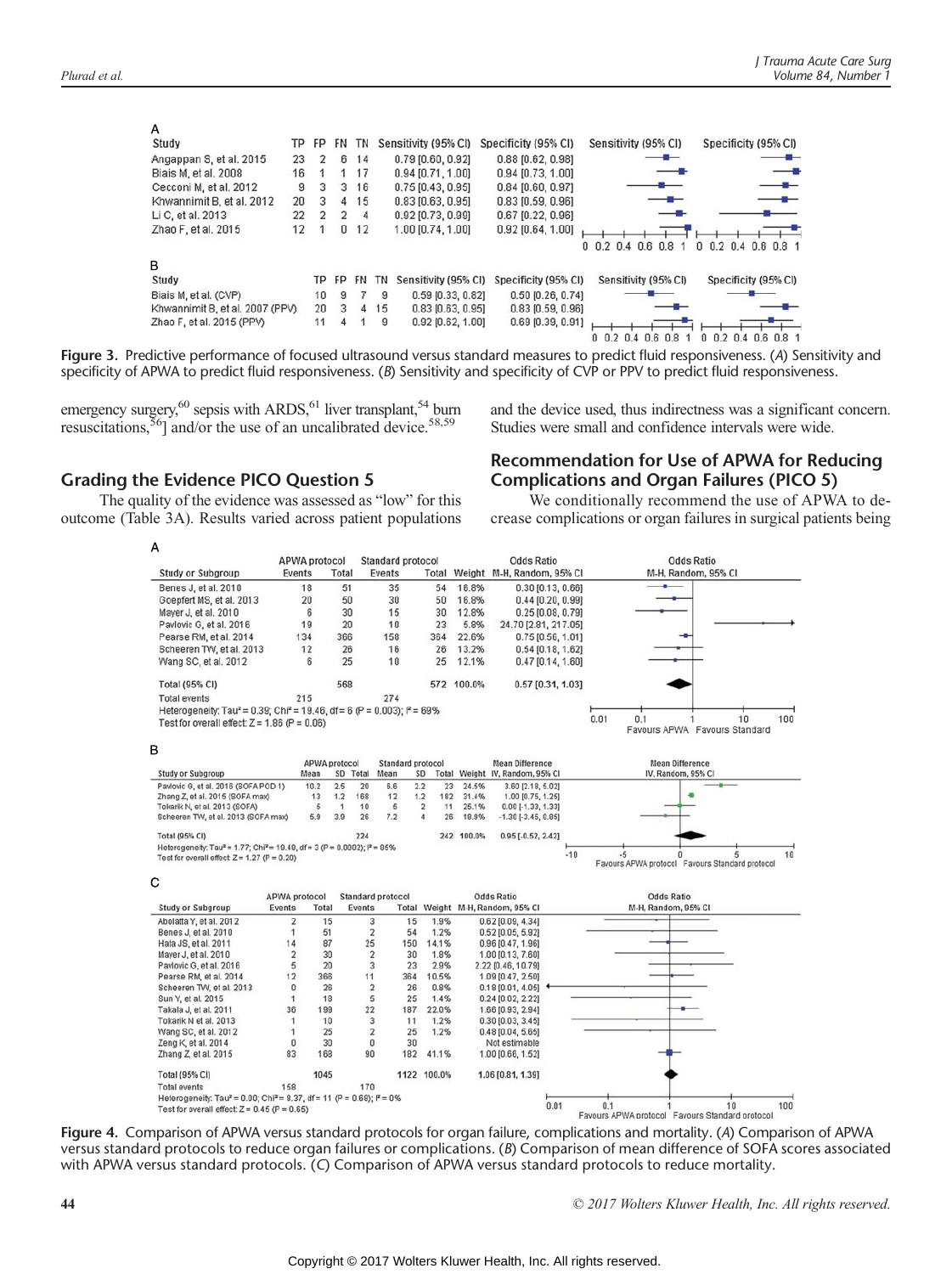|                           |                                            |                                                         |                                                                                                                                                                                                                                                                                                                          |                      | TABLE 3A. Quality Assessment for Complications and Organ Failure Outcomes (a) and Mortality (b) With the Use of APWA Measurements                                                                                                                                                                                                                                                               |                                               |                        |                      |                                                            |                  |                    |
|---------------------------|--------------------------------------------|---------------------------------------------------------|--------------------------------------------------------------------------------------------------------------------------------------------------------------------------------------------------------------------------------------------------------------------------------------------------------------------------|----------------------|-------------------------------------------------------------------------------------------------------------------------------------------------------------------------------------------------------------------------------------------------------------------------------------------------------------------------------------------------------------------------------------------------|-----------------------------------------------|------------------------|----------------------|------------------------------------------------------------|------------------|--------------------|
| <b>Quality Assessment</b> |                                            |                                                         |                                                                                                                                                                                                                                                                                                                          |                      |                                                                                                                                                                                                                                                                                                                                                                                                 | No. Patients                                  |                        |                      | Effect                                                     |                  |                    |
| <b>Studies</b><br>ż       | Design<br>Study                            | of Bias<br>Risk                                         | Inconsistency Indirectness Imprecision                                                                                                                                                                                                                                                                                   |                      | Considerations<br><b>Other</b>                                                                                                                                                                                                                                                                                                                                                                  | Ultrasound<br>A Focused<br>Guided<br>Protocol | A Standard<br>Protocol | (95% CI)<br>Relative | (95% CI)<br>Absolute                                       |                  | Quality Importance |
|                           | Organ failures or complications<br>trials* | Randomised Not serious** Very serious                   |                                                                                                                                                                                                                                                                                                                          | Serious <sup>‡</sup> | Not serious <sup>8</sup> Strong association 215 (37.9%) $274 (47.9\%)$ OR, 0.57                                                                                                                                                                                                                                                                                                                 | of 568                                        | of 572                 | $(0.31 - 1.03)$      | 257 fewer)<br>per 1,000<br>(from 7<br>more to<br>135 fewer | GOO LOW CRITICAL |                    |
|                           |                                            | Quality assessment for organ failures or complications. | §Although study size was suboptimal, findings generally were supported by previous data for patient populations.<br>*All studies were prospective randomised except for one retrospective study. (Wang et al., 2012).<br>FResults were varied across studies for this outcome. Heterogeneity was high (66% and $85\%$ ). |                      | Most studies involved intraoperative management while only a small number were in the ICU setting. Composite outcome of complications and organ failures used as a surrogate outcome for organ failures alone.<br>**Blinding was difficult across all studies due to the nature of the interventions. However, this outcome was generally predefined or assessed by objectively by SOFA scores. |                                               |                        |                      |                                                            |                  |                    |

treated for shock. This is based on the widely varied results across different populations. Although APWA is favored in select patients yielding meta-analysis results that appear favorable, this should be approached with caution given a low number of high-quality studies. However, patients and clinicians may prefer a less-invasive option with a strong understanding of the limitations.

#### Results for the Use of APWA Devices to Reduce Mortality (PICO 6)

Thirteen (65%) studies reported mortality outcomes. The majority were prospective randomized trials (77%). Nine (75%) were conducted, at least partially, in the ICU while the remaining were intraoperative studies.<sup>55,59,60,62</sup> Of the six intraoperative studies, five involved major elective GI surgery. Six of the nine ICU studies addressed surgical patients exclusively. The remaining studies were conducted in the setting of acute pancreatitis<sup>63</sup> and severe sepsis.<sup>61,64</sup> All patients were mechanically ventilated. No study showed a significant difference for this outcome with APWA or comparator (Fig. 4C).

#### Grading the Evidence PICO Question 6

Overall grade of the evidence was low (Table 3B). There was concern for indirectness since 50% of studies were conducted intraoperatively or were in the setting of medical critical illness or a low percentage of surgical patients.

#### Recommendation for the Use of APWA Devices to Decrease Mortality (PICO 6)

We conditionally recommend the use of APWA to reduce mortality. This is based on results that essentially show equivalence to comparators. Any use of APWA mandates a thorough understanding of the narrow clinical application profile supported by published data.

#### DISCUSSION: APWA

Our recommendations are based on the low quality of the evidence and varied results across populations showing no clear superiority for APWA. The APWA-derived measures may be inaccurate and trend toward inferiority in certain subgroups. Unfortunately, these groups define patients where resuscitative guidance is critical. These include higher acuity abdominal and emergency surgery patients,  $58,60,65$  severe sepsis,  $66-69$ burn resuscitations,<sup>56</sup> pressure support ventilation, $68$  or any condition where vascular tone is altered due to disease or vasopressors.<sup>54,70–73</sup> APWA is associated with narrow applicability parameters in an acutely unstable mixed population of critically ill.<sup>74</sup> In addition, uncalibrated devices appear to be more prone to error. Further, there is an unknown risk of bias in the many investigations that utilize the same APWA modality to administer the index test as well as to define the reference standard.

#### Application to Clinical Practice

The technology should be integrated within a resuscitative protocol directed by a clinician who can assimilate the measurements for improved outcomes in the appropriate populations. The new protocol should then undergo ongoing reassessment.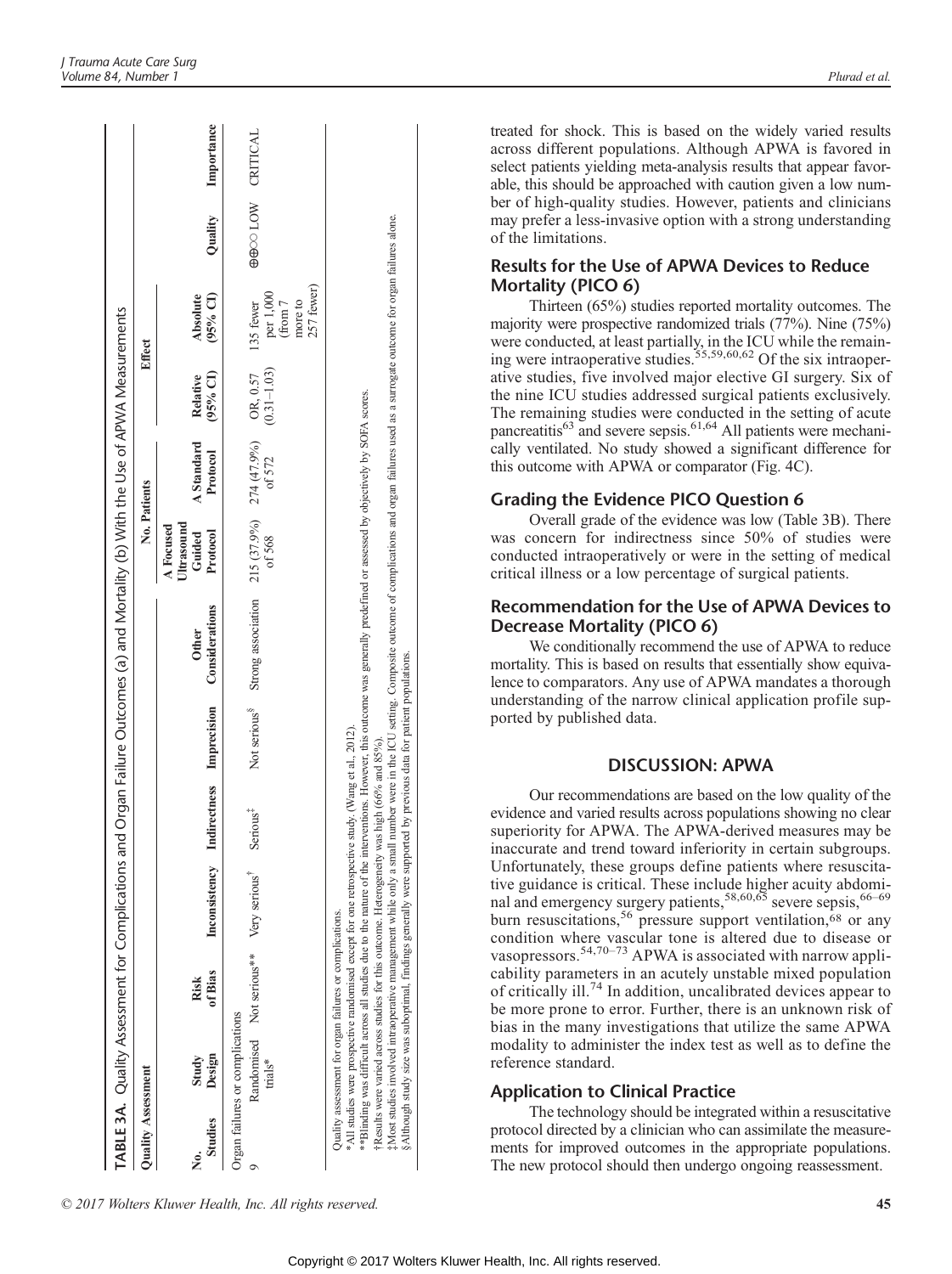|                           |                                                                             |      | TABLE 3B. Quality Assessment for Complications and                       |           |                                     |                                                                                                                                                                    |                         |                               |                        | I Organ Failure Outcomes (a) and Mortality (b) With the Use of APWA Measurements    |                  |                    |
|---------------------------|-----------------------------------------------------------------------------|------|--------------------------------------------------------------------------|-----------|-------------------------------------|--------------------------------------------------------------------------------------------------------------------------------------------------------------------|-------------------------|-------------------------------|------------------------|-------------------------------------------------------------------------------------|------------------|--------------------|
| <b>Quality Assessment</b> |                                                                             |      |                                                                          |           |                                     |                                                                                                                                                                    | No. Patients            |                               |                        | Effect                                                                              |                  |                    |
| Studies                   | Design<br>Study                                                             | Risk |                                                                          |           |                                     | of Bias Inconsistency Indirectness Imprecision Considerations Protocol<br><b>Other</b>                                                                             | Ultrasound<br>A Focused | Guided A Standard<br>Protocol | $(95%$ CI)<br>Relative | (95% CI)<br>Absolute                                                                |                  | Quality Importance |
| Mortality                 | Randomized Not serious Not serious<br>trials*                               |      |                                                                          | Serious** | Serious <sup>1</sup>                | None                                                                                                                                                               | 158/1045<br>$(15.1\%)$  | 170/1122                      | OR 1.06                | $(15.2\%)$ $(0.81 \text{ to } 1.39)$ (from 25 fewer to 47 more)<br>8 more per 1,000 | GOO LOW CRITICAL |                    |
|                           | Most studies were small with wide CIs.<br>Juality assessment for mortality. |      | With the exception of Hata et al., Sun et al., and Wang et al. that were |           | retrospective case control studies. | **More than half of studies were intraoperative or were conducted in the setting of medical patients with a very low number of patients with a surgical diagnosis. |                         |                               |                        |                                                                                     |                  |                    |

#### TABLE 4. Summary of Recommendations

PICO questions 1, 2, and 3:

In surgical patients being evaluated or treated for shock, we conditionally recommend a protocol that includes Focused ultrasound be utilized versus a standard protocol to predict fluid responsiveness, to reduce complications and organ failures and to reduce mortality.

PICO question 4, 5, and 6:

In surgical patients being evaluated or treated for shock, we conditionally recommend a protocol that includes APWA derived variables be utilized versus a standard protocol to predict fluid responsiveness, to reduce complications and organ failures and to reduce mortality.

#### Future Directions

Despite an increasing permeation of these devices, the evidence does not clearly support utilization in surgical patients. Further study is essential particularly in higher acuity patients with ongoing comparison of APWA device types.

#### **CONCLUSIONS**

Our review reflects the importance of patient selection for focused ultrasound and APWA. Since treatment algorithms were not consistently defined, it was difficult to compare relative performance of focused ultrasound or APWA as diagnostic studies alone or in the context of a treatment protocol. The use of focused ultrasound or APWA requires training and understanding of the measurements as it relates to the specific populations being treated.

A potential weakness of our review is that the acknowledged variability in study types and populations and broad definitions of outcomes make it difficult to address specific knowledge gaps. However, as evidenced by the multitude of focused ultrasound and APWA-based protocols and their use in undifferentiated shock, the review team elected to include the multiple potential roles for these modalities as applied to a broad definition of shock across many populations to identify favorable clinical applications.

Our recommendations are summarized in Table 4. Neither focused ultrasound nor APWA is patently superior to standard protocols in a general population of surgical patients in shock. Therefore, reliance on either or both technologies is not clearly supported for general use. However, with training in identification of appropriate subpopulations, procedural details and interpretation of data, focused ultrasound or APWA can be associated with favorable outcomes when compared with traditional management.

#### AUTHORSHIP

V.B. participated in the critical revision. W.C. participated in the taskforce leader, review design, critical revision. S.M.G. participated in the review design, critical revision, writing. M.E.H. participated in the review design, critical revision. U.K. participated in the critical revision. D.Y.K. participated in the review design, data collection, critical revision. D.S.P. is the team leader, and participated in the review design, data collection, writing. A.S.R. participated in the review design, critical revision, writing. B.R.H.R. is the chairperson, and participated in the review design, critical review. S.A.T. participated in the review design, critical revision. J.W. participated in the critical revision. B.W. is the taskforce leader and participated in the critical revision.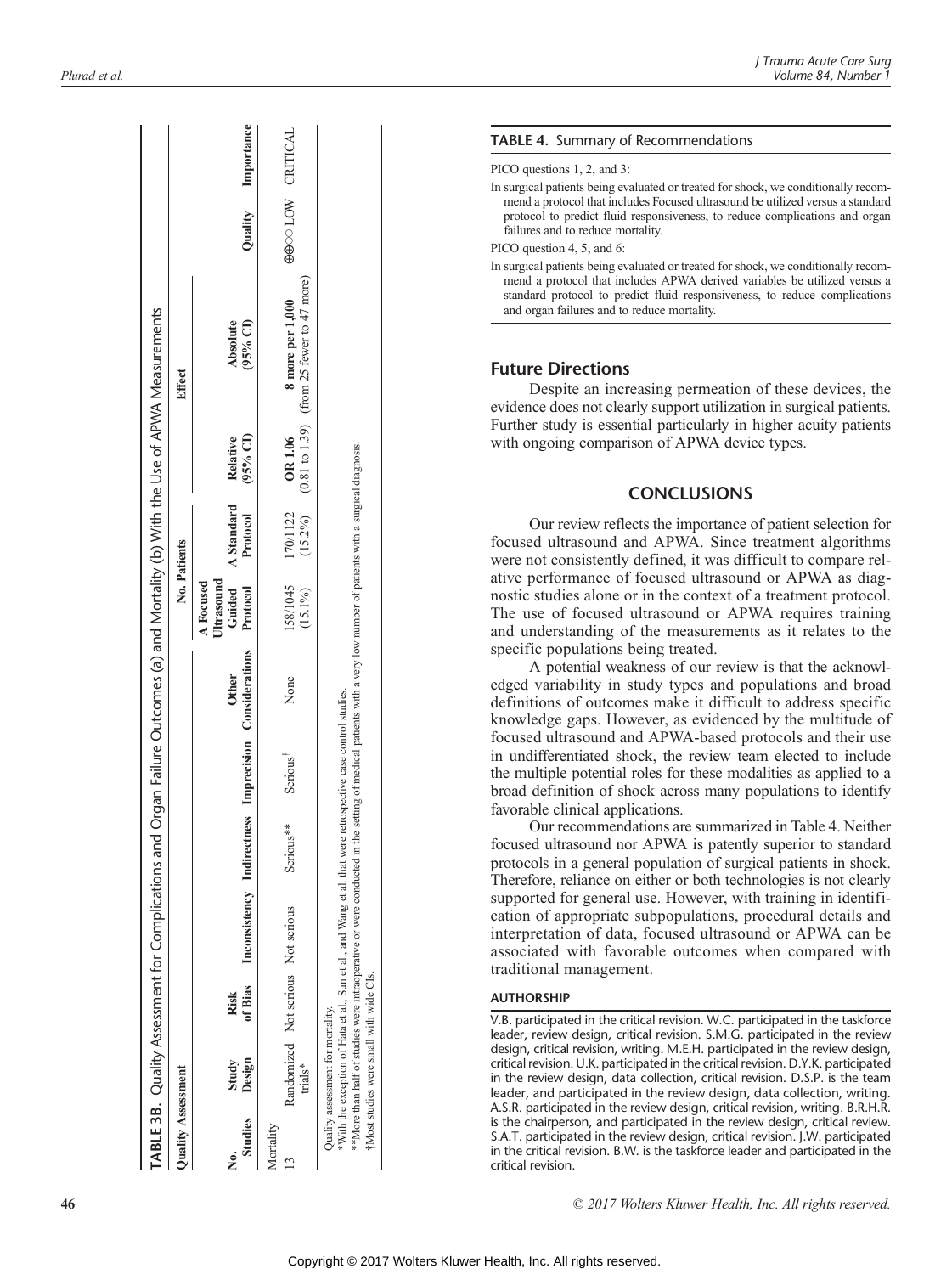#### **DISCLOSURE**

The authors declare no conflicts of interest.

#### **REFERENCES**

- 1. Balogh Z, McKinley BA, Cocanour CS, Kozar RA, Holcomb JB, Ware DN, Moore FA. Secondary abdominal compartment syndrome is an elusive early complication of traumatic shock resuscitation. Am J Surg. 2002;184: 538–543; discussion 543–4.
- 2. The PRISM Investigators. Early, goal-directed therapy for septic shock a patient-level meta-analysis. N Engl J Med. 2017;376:2223-2234.
- 3. Angus DC, Barnato AE, Bell D, Bellomo R, Chong CR, Coats TJ, Davies A, Delaney A, Harrison DA, Holdgate A, et al. A systematic review and meta-analysis of early goal-directed therapy for septic shock: the ARISE, ProCESS and ProMISe Investigators. Intensive Care Med. 2015;41(9): 1549–1560.
- 4. PAC-Man study collaboration. Harvey DA, Harrison DA, Singer M, Ashcroft J, Jones CM, Elbourne D, Brampton W, Williams D, Young D, Rowan K. Assessment of the clinical effectiveness of pulmonary artery catheters in management of patients in intensive care (PAC-Man): a randomized controlled trial. Lancet. 2005;366:472–477.
- 5. National Heart, Lung, and Blood Institute Acute Respiratory Distress Syndrome (ARDS) Clinical Trials Network; Wheeler AP, Bernard GR, Thompson BT, Schoenfeld D, Wiedemann HP, deBoisblanc B, Connors AF Jr, Hite RD, Harabin AL. Pulmonary-artery versus central venous catheter to guide treatment of acute lung injury. N Eng J Med. 2006; 354(21):2213–2224.
- 6. Canadian Critical Care Clinical Trials Group. Sandham JD, Hull RD, Brant RF, Knox L, Pineo GF, Doig CJ, Laporta DP, Viner S, Passerini L, Devitt H, et al. A randomized, controlled trial of the use of pulmonary-artery catheters in high-risk surgical patients. N Engl J Med. 2003;348(1):5–14.
- 7. Teboul JL, Saugel B, Cecconi M, De Backer D, Hofer CK, Monnet X, Perel A, Pinsky MR, Reuter DA, Rhodes A, et al. Less invasive hemodynamic monitoring in critically ill patients. Intensive Care Med. 2016;42(9): 1350–1359.
- 8. Cecconi M, De Backer D, Antonelli M, Beale R, Bakker J, Hofer C, Jaeschke R, Mebazaa A, Pinsky MR, Teboul JL, et al. Consensus on circulatory shock and hemodynamic monitoring. Task force of the European Society of Intensive Care Medicine. Intensive Care Med. 2014;40(12): 1795–1815.
- 9. Michard F, Teboul JL. Predicting fluid responsiveness in ICU patients: a critical analysis of the evidence. Chest. 2002;121(6):2000–2008.
- 10. Vignon P, Repessé X, Bégot E, Léger J, Jacob C, Bouferrache K, Slama M, Prat G, Vieillard-Baron A. Comparison of echocardiographic indices used to predict fluid responsiveness in ventilated patients. Am J Respir Crit Care Med. 2017;195(8):1022–1032.
- 11. FENICE Investigators; ESICM Trial Group. Cecconi M, Hofer C, Teboul JL, Pettila V, Wilkman E, Molnar Z, Della Rocca G, Aldecoa C, Artigas A, Jog S, et al. Fluid challenges in intensive care: the FENICE study: a global inception cohort study. Intensive Care Med. 2015;41(9): 1529–1537.
- 12. Kerwin AJ, Haut ER, Burns JB, Como JJ, Haider A, Stassen N, Dahm P. Eastern Association for the Surgery of Trauma Practice Management Guidelines Ad Hoc Committee. The Eastern Association of the Surgery of Trauma approach to practice management guideline development using Grading of Recommendations, Assessment, Development, and Evaluation (GRADE) methodology. J Trauma Acute Care Surg. 2012;73(5 Suppl 4): S283–S287.
- 13. Surviving Sepsis Campaign: International Guidelines for Management of Sepsis and Septic Shock: 2016. Available at: [http://www.survivingsepsis.](http://www.survivingsepsis.org/Guidelines/Pages/default.aspx) [org/Guidelines/Pages/default.aspx](http://www.survivingsepsis.org/Guidelines/Pages/default.aspx). Accessed August 26th, 2017.
- 14. International Liaison Committee on Focused Cardiac UltraSound (ILC-FoCUS); International Conference on Focused Cardiac UltraSound (IC-FoCUS). Via G, Hussain A, Wells M, Reardon R, ElBarbary M, Noble VE, Tsung JW, Neskovic AN, Price S, Oren-Grinberg A, et al. International evidence-based recommendations for focused cardiac ultrasound. J Am Soc Echocardiogr. 2014;27(7):683.e1–683.e33.
- 15. Frankel HL, Kirkpatrick AW, Elbarbary M, Blaivas M, Desai H, Evans D, Summerfield DT, Slonim A, Breitkreutz R, Price S, et al. Guidelines for the appropriate use of bedside general and cardiac ultrasonography in the

evaluation of critically Ill Patients—part I: general ultrasonography. Crit Care Med. 2015;43(11):2479–2502.

- 16. Cowie B. Focused cardiovascular ultrasound performed by anesthesiologists in the perioperative period: feasible and alters patient management. J Cardiothorac Vasc Anesth. 2009;23(4):450–456.
- 17. Ha YR, Toh HC. Clinically integrated multi-organ point-of-care ultrasound for undifferentiated respiratory difficulty, chest pain, or shock: a critical analytic review. J Intensive Care. 2016;4:54.
- 18. Jones AE, Craddock PA, Tayal VS, Kline JA. Diagnostic accuracy of left ventricular function for identifying sepsis among emergency department patients with nontraumatic symptomatic undifferentiated hypotension. Shock. 2005;24(6):513–517.
- 19. Melniker LA, Leibner E, McKenney MG, Lopez P, Briggs WM, Mancuso CA. Randomized controlled clinical trial of point-of-care, limited ultrasonography for trauma in the emergency department: the first sonography outcomes assessment program trial. Ann Emerg Med. 2006;48(3): 227–235.
- 20. Rozycki GS, Ballard RB, Feliciano DV, Schmidt JA, Pennington SD. Surgeon-performed ultrasound for the assessment of truncal injuries: lessons learned from 1540 patients. Ann Surg. 1998;228(4):557–567.
- 21. Ferrada P, Evans D, Wolfe L, Anand RJ, Vanguri P, Mayglothling J, Whelan J, Malhotra A, Goldberg S, Duane T, et al. Findings of a randomized controlled trial using limited transthoracic echocardiogram (LTTE) as a hemodynamic monitoring tool in the trauma bay. J Trauma Acute Care Surg. 2014;76(1): 31–37; discussion 37–8.
- 22. Blanco P, Aguiar FM, Blaivas M. Rapid ultrasound in shock (RUSH) velocity-time integral: a proposal to expand the RUSH protocol. J Ultrasound Med. 2015;34(9):1691–1700.
- 23. Gunst M, Ghaemmaghami V, Sperry J, Robinson M, O'Keeffe T, Friese R, Frankel H. Accuracy of cardiac function and volume status estimates using the bedside echocardiographic assessment in trauma/critical care. J Trauma. 2008;65(3):509–516.
- 24. Strumwasser A, Frankel H, Murthi S, Clark D, Kirton O. Hemodynamic monitoring of the injured patient: from central venous pressure to focused echocardiography. J Trauma Acute Care Surg. 2016;80(3):499–510.
- 25. Levitov A, Frankel HL, Blaivas M, Kirkpatrick AW, Su E, Evans D, Summerfield DT, Slonim A, Breitkreutz R, Price S, et al. Guidelines for the appropriate use of bedside general and cardiac ultrasonography in the evaluation of critically ill patients—part II: cardiac ultrasonography. Crit Care Med. 2016;44(6):1206–1227.
- 26. Carsetti A, Cecconi M, Rhodes A. Fluid bolus therapy: monitoring and predicting fluid responsiveness. Curr Opin Crit Care. 2015;21(5):388–394.
- 27. Wesseling KH, Jansen JR, Settels JJ, Schreuder JJ. Computation of aortic flow from pressure in humans using a nonlinear, three-element model. J Appl Physiol (1985). 1993;74(5):2566–2573.
- 28. GRADE Working Group; Guyatt GH, Oxman AD, Kunz R, Woodcock J, Brozek J, Helfand M, Alonso-Coello P, Falck-Ytter Y, Jaeschke R, Vist G, et al. GRADE guidelines: 8. Rating the quality of evidence—indirectness. J Clin Epidemiol. 2011;64(12):1303–1310.
- 29. Guyatt GH, Oxman AD, Kunz R, Atkins D, Brozek J, Vist G, Alderson P, Glasziou P, Falck-Ytter Y, Schünemann HJ. GRADE guidelines: 2. Framing the question and deciding on important outcomes. J Clin Epidemiol. 2011; 64(4):395–400.
- 30. QUADAS-2 Group, Whiting PF, Rutjes AW, Westwood ME, Mallett S, Deeks JJ, Reitsma JB, Leeflang MM, Sterne JA, Bossuyt PM. QUADAS-2: a revised tool for the quality assessment of diagnostic accuracy studies. Ann Intern Med. 2011;155(8):529–536.
- 31. Neumann I, Santesso N, Akl EA, Rind DM, Vandvik PO, Alonso-Coello P, Agoritsas T, Mustafa RA, Alexander PE, Schünemann H, et al. A guide for health professionals to interpret and use recommendations in guidelines developed with the GRADE approach. J Clin Epidemiol. 2016;72:45-55.
- 32. Handbook for DTA Reviews. Available at: [http://methods.cochrane.org/sdt/](http://methods.cochrane.org/sdt/handbook-dta-reviews) [handbook-dta-reviews](http://methods.cochrane.org/sdt/handbook-dta-reviews). Accessed December 1, 2016.
- 33. Feissel M, Michard F, Faller JP, Teboul JL. The respiratory variation in inferior vena cava diameter as a guide to fluid therapy. Intensive Care Med. 2004; 30(9):1834–1837.
- 34. Barbier C, Loubières Y, Schmit C, Hayon J, Ricôme JL, Jardin F, Vieillard-Baron A. Respiratory changes in inferior vena cava diameter are helpful in predicting fluid responsiveness in ventilated septic patients. Intensive Care Med. 2004;30(9):1740–1746.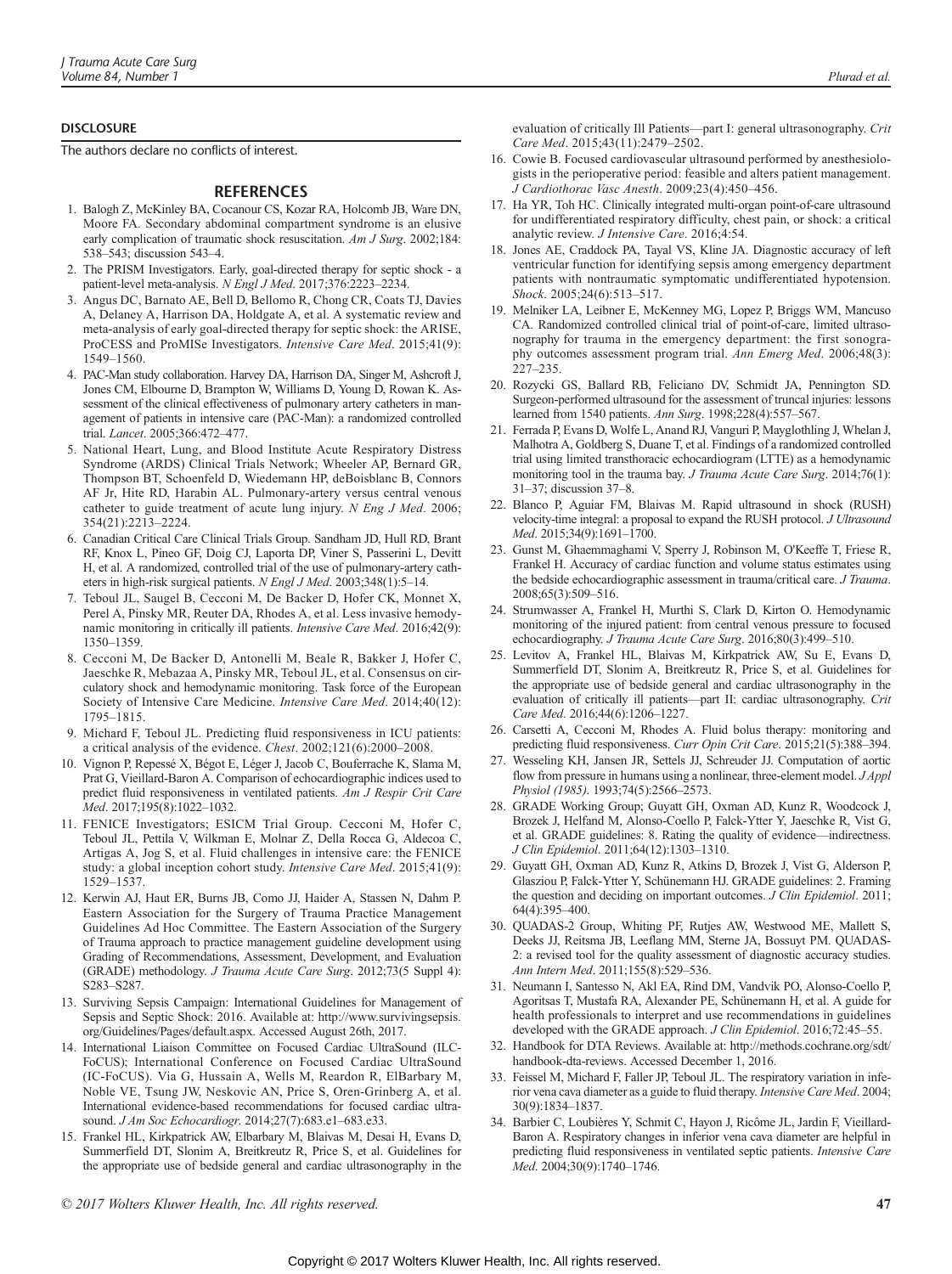- 35. Moretti R, Pizzi B. Inferior vena cava distensibility as a predictor of fluid responsiveness in patients with subarachnoid hemorrhage. Neurocrit Care. 2010;13(1):3–9.
- 36. AzuRea group; Muller L, Bobbia X, Toumi M, Louart G, Molinari N, Ragonnet B, Quintard H, Leone M, Zoric L, Lefrant JY. Respiratory variations of inferior vena cava diameter to predict fluid responsiveness in spontaneously breathing patients with acute circulatory failure: need for a cautious use. Crit Care. 2012;16(5):R188.
- 37. Sobczyk D, Nycz K, Andruszkiewicz P. Bedside ultrasonographic measurement of the inferior vena cava fails to predict fluid responsiveness in the first 6 hours after cardiac surgery: a prospective case series observational study. J Cardiothorac Vasc Anesth. 2015;29(3):663–669.
- 38. de Valk S, Olgers TJ, Holman M, Ismael F, Ligtenberg JJ, Ter Maaten JC. The caval index: an adequate non-invasive ultrasound parameter to predict fluid responsiveness in the emergency department? BMC Anesthesiol. 2014; 14:114.
- 39. Vieillard-Baron A, Chergui K, Rabiller A, Peyrouset O, Page B, Beauchet A, Jardin F. Superior vena caval collapsibility as a gauge of volume status in ventilated septic patients. Intensive Care Med. 2004;30(9):1734–1739.
- 40. Airapetian N, Maizel J, Alyamani O, Mahjoub Y, Lorne E, Levrard M, Ammenouche N, Seydi A, Tinturier F, Lobjoie E, et al. Does inferior vena cava respiratory variability predict fluid responsiveness in spontaneously breathing patients? Crit Care. 2015;19:400.
- 41. Angappan S, Parida S, Vasudevan A, Badhe AS. The comparison of stroke volume variation with central venous pressure in predicting fluid responsiveness in septic patients with acute circulatory failure. Indian J Crit Care Med. 2015;19(7):394–400.
- 42. Biais M, Nouette-Gaulain K, Cottenceau V, Revel P, Sztark F. Uncalibrated pulse contour-derived stroke volume variation predicts fluid responsiveness in mechanically ventilated patients undergoing liver transplantation. Br J Anaesth. 2008;101(6):761–768.
- 43. Cecconi M, Monti G, Hamilton MA, Puntis M, Dawson D, Tuccillo ML, Della Rocca G, Grounds RM, Rhodes A. Efficacy of functional hemodynamic parameters in predicting fluid responsiveness with pulse power analysis in surgical patients. Minerva Anestesiol. 2012;78(5): 527–533.
- 44. Khwannimit B, Bhurayanontachai R. Prediction of fluid responsiveness in septic shock patients: comparing stroke volume variation by FloTrac/ Vigileo and automated pulse pressure variation. Eur J Anaesthesiol. 2012; 29(2):64–69.
- 45. Li C, Lin FQ, Fu SK, Chen GQ, Yang XH, Zhu CY, Zhang LJ, Li Q. Stroke volume variation for prediction of fluid responsiveness in patients undergoing gastrointestinal surgery. Int J Med Sci. 2013;10(2):148–155.
- 46. Zhao F, Wang P, Pei S, Mi W, Fu Q. Automated stroke volume and pulse pressure variations predict fluid responsiveness in mechanically ventilated patients with obstructive jaundice. Int J Clin Exp Med. 2015;8(11):20751-20759. eCollection 2015.
- 47. Kanji HD, McCallum J, Sirounis D, MacRedmond R, Moss R, Boyd JH. Limited echocardiography-guided therapy in subacute shock is associated with change in management and improved outcomes. *J Crit Care*. 2014; 29(5):700–705.
- 48. Jones AE, Tayal VS, Sullivan DM, Kline JA. Randomized, controlled trial of immediate versus delayed goal-directed ultrasound to identify the cause of nontraumatic hypotension in emergency department patients. Crit Care Med. 2004;32(8):1703–1708.
- 49. Expert Round Table on Echocardiography in ICU. Vieillard-Baron A, Mayo PH, Vignon P, Cholley B, Slama M, Pinsky MR, McLean A, Choi G, Beaulieu Y, Arntfield R, et al. International consensus statement on training standards for advanced critical care echocardiography. Intensive Care Med. 2014;40(5):654–666.
- 50. Mayo P, Mekontso Dessap A, Vieillard-Baron A. Myths about critical care echocardiography: the ten false beliefs that intensivists should understand. Intensive Care Med. 2015;41(6):1103–1106.
- 51. Boyd JH, Sirounis D, Maizel J, Slama M. Echocardiography as a guide for fluid management. Crit Care. 2016;20:274.
- 52. Juhl-Olsen P, Vistisen ST, Christiansen LK, Rasmussen LA, Frederiksen CA, Sloth E. Ultrasound of the inferior vena cava does not predict hemodynamic response to early hemorrhage. J Emerg Med. 2013;45(4):592–597.
- 53. Corl K, Napoli AM, Gardiner F. Bedside sonographic measurement of the inferior vena cava caval index is a poor predictor of fluid

responsiveness in emergency department patients. Emerg Med Australas. 2012;24(5):534–539.

- 54. Wang SC, Teng WN, Chang KY, Susan Mandell M, Ting CK, Chu YC, Loong CC, Chan KH, Tsou MY. Fluid management guided by stroke volume variation failed to decrease the incidence of acute kidney injury, 30-day mortality, and 1-year survival in living donor liver transplant recipients. J Chin Med Assoc. 2012;75(12):654–659.
- 55. Benes J, Chytra I, Altmann P, Hluchy M, Kasal E, Svitak R, Pradl R, Stepan M. Intraoperative fluid optimization using stroke volume variation in high risk surgical patients: results of prospective randomized study. Crit Care. 2010;14(3):R118.
- 56. Goepfert MS, Richter HP, Zu Eulenburg C, Gruetzmacher J, Rafflenbeul E, Roeher K, von Sandersleben A, Diedrichs S, Reichenspurner H, Goetz AE, et al. Individually optimized hemodynamic therapy reduces complications and length of stay in the intensive care unit: a prospective, randomized controlled trial. Anesthesiology. 2013;119(4):824–836.
- 57. okarik M, Sjöberg F, Balik M, Pafcuga I, Broz L. Fluid therapy LiDCO controlled trial-optimization of volume resuscitation of extensively burned patients through noninvasive continuous real-time hemodynamic monitoring LiDCO. J Burn Care Res. 2013;34(5):537–542.
- 58. OPTIMISE Study Group; Pearse RM, Harrison DA, MacDonald N, Gillies MA, Blunt M, Ackland G, Grocott MP, Ahern A, Griggs K, Scott R, et al. Effect of a perioperative, cardiac output-guided hemodynamic therapy algorithm on outcomes following major gastrointestinal surgery: a randomized clinical trial and systematic review. JAMA. 2014;311(21): 2181–2190.
- 59. Scheeren TW, Wiesenack C, Gerlach H, Marx G. Goal-directed intraoperative fluid therapy guided by stroke volume and its variation in high-risk surgical patients: a prospective randomized multicentre study. J Clin Monit Comput. 2013;27(3):225–233.
- 60. Pavlovic G, Diaper J, Ellenberger C, Frei A, Bendjelid K, Bonhomme F, Licker M. Impact of early haemodynamic goal-directed therapy in patients undergoing emergency surgery: an open prospective, randomised trial. *J Clin* Monit Comput. 2016;30(1):87–99.
- 61. Zhang Z, Ni H, Qian Z. Effectiveness of treatment based on PiCCO parameters in critically ill patients with septic shock and/or acute respiratory distress syndrome: a randomized controlled trial. Intensive Care Med. 2015; 41(3):444–451.
- 62. Mayer J, Boldt J, Mengistu AM, Röhm KD, Suttner S. Goal-directed intraoperative therapy based on autocalibrated arterial pressure waveform analysis reduces hospital stay in high-risk surgical patients: a randomized, controlled trial. Crit Care. 2010;14(1):R18.
- 63. Sun Y, Lu ZH, Zhang XS, Geng XP, Cao LJ, Yin L. The effects of fluid resuscitation according to PiCCO on the early stage of severe acute pancreatitis. Pancreatology. 2015;15(5):497–502.
- 64. Takala J, Ruokonen E, Tenhunen JJ, Parviainen I, Jakob SM. Early noninvasive cardiac output monitoring in hemodynamically unstable intensive care patients: a multi-center randomized controlled trial. Crit Care. 2011; 15(3):R148.
- 65. Lahner D, Kabon B, Marschalek C, Chiari A, Pestel G, Kaider A, Fleischmann E, Hetz H. Evaluation of stroke volume variation obtained by arterial pulse contour analysis to predict fluid responsiveness intraoperatively. Br J Anaesth. 2009;103(3):346-351.
- 66. Ganter MT, Alhashemi JA, Al-Shabasy AM, Schmid UM, Schott P, Shalabi SA, Badri AM, Hartnack S, Hofer CK. Continuous cardiac output measurement by un-calibrated pulse wave analysis and pulmonary artery catheter in patients with septic shock. J Clin Monit Comput. 2016;30  $(1):13-22.$
- 67. Machare-Delgado E, Decaro M, Marik PE. Inferior vena cava variation compared to pulse contour analysis as predictors of fluid responsiveness: a prospective cohort study. J Intensive Care Med. 2011;26(2): 116–124.
- 68. Perner A, Faber T. Stroke volume variation does not predict fluid responsiveness in patients with septic shock on pressure support ventilation. Acta Anaesthesiol Scand. 2006;50(9):1068–1073.
- 69. Slagt C, Malagon I, Groeneveld AB. Systematic review of uncalibrated arterial pressure waveform analysis to determine cardiac output and stroke volume variation. Br J Anaesth. 2014;112(4):626–637.
- 70. Suehiro K, Tanaka K, Matsuura T, Funao T, Yamada T, Mori T, Nishikawa K. The Vigileo-FloTrac™ system: arterial waveform analysis for